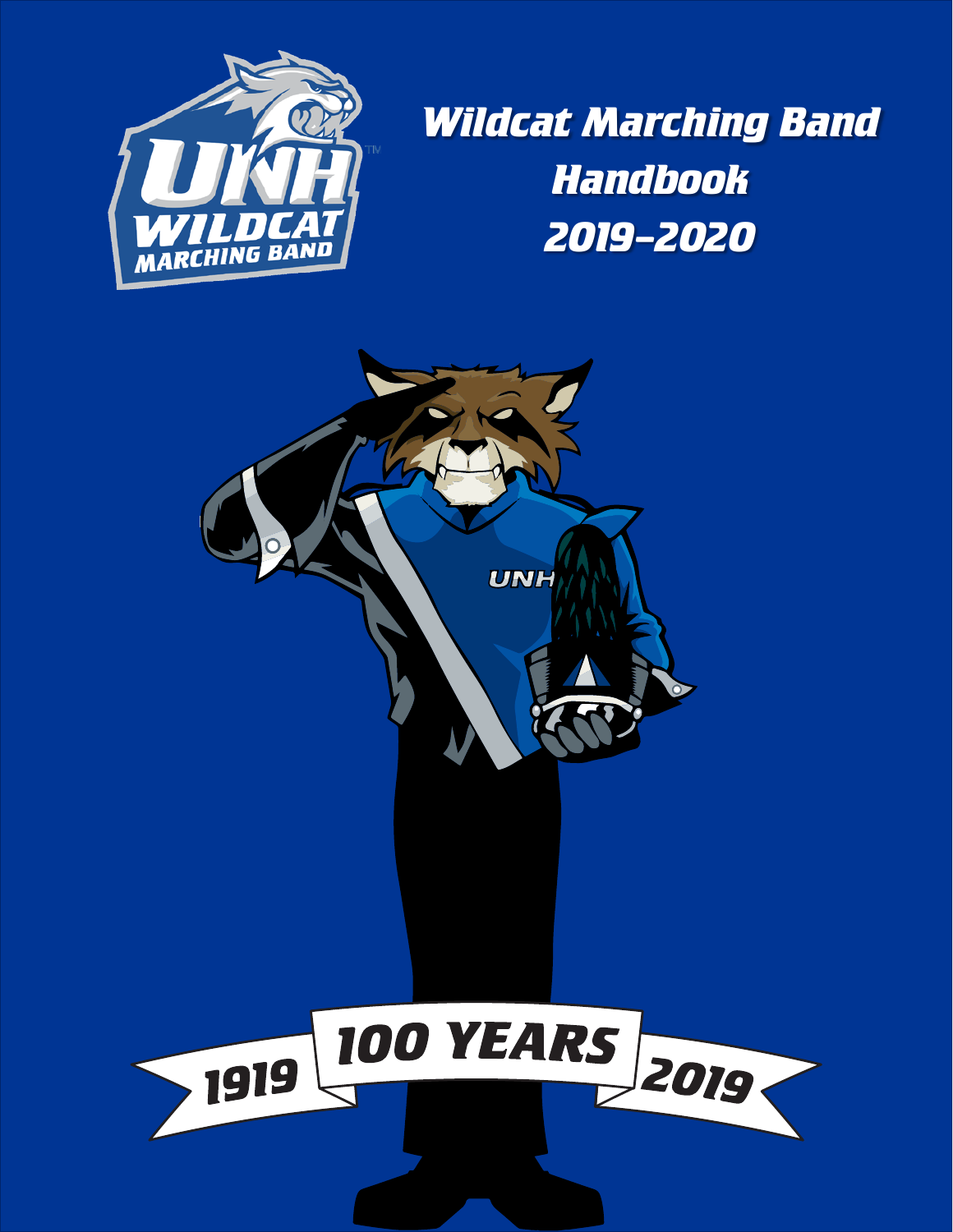# **CONTENTS**

| Welcome to the Wildcat Marching Band! 4   |  |
|-------------------------------------------|--|
| Wildcat Marching Band Mission Statement 4 |  |
|                                           |  |
|                                           |  |
|                                           |  |
|                                           |  |
|                                           |  |
|                                           |  |
|                                           |  |
|                                           |  |
|                                           |  |
|                                           |  |
|                                           |  |
|                                           |  |
|                                           |  |
|                                           |  |
|                                           |  |
|                                           |  |
|                                           |  |
| Game Day Rehearsal and Travel Uniform  9  |  |
|                                           |  |
|                                           |  |
|                                           |  |
|                                           |  |
|                                           |  |

| WMB Council Member-at-Large  12               |  |
|-----------------------------------------------|--|
|                                               |  |
|                                               |  |
| University of New Hampshire Songs  13         |  |
|                                               |  |
|                                               |  |
|                                               |  |
| University of New Hampshire Hazing Policy  13 |  |
|                                               |  |
|                                               |  |
|                                               |  |
|                                               |  |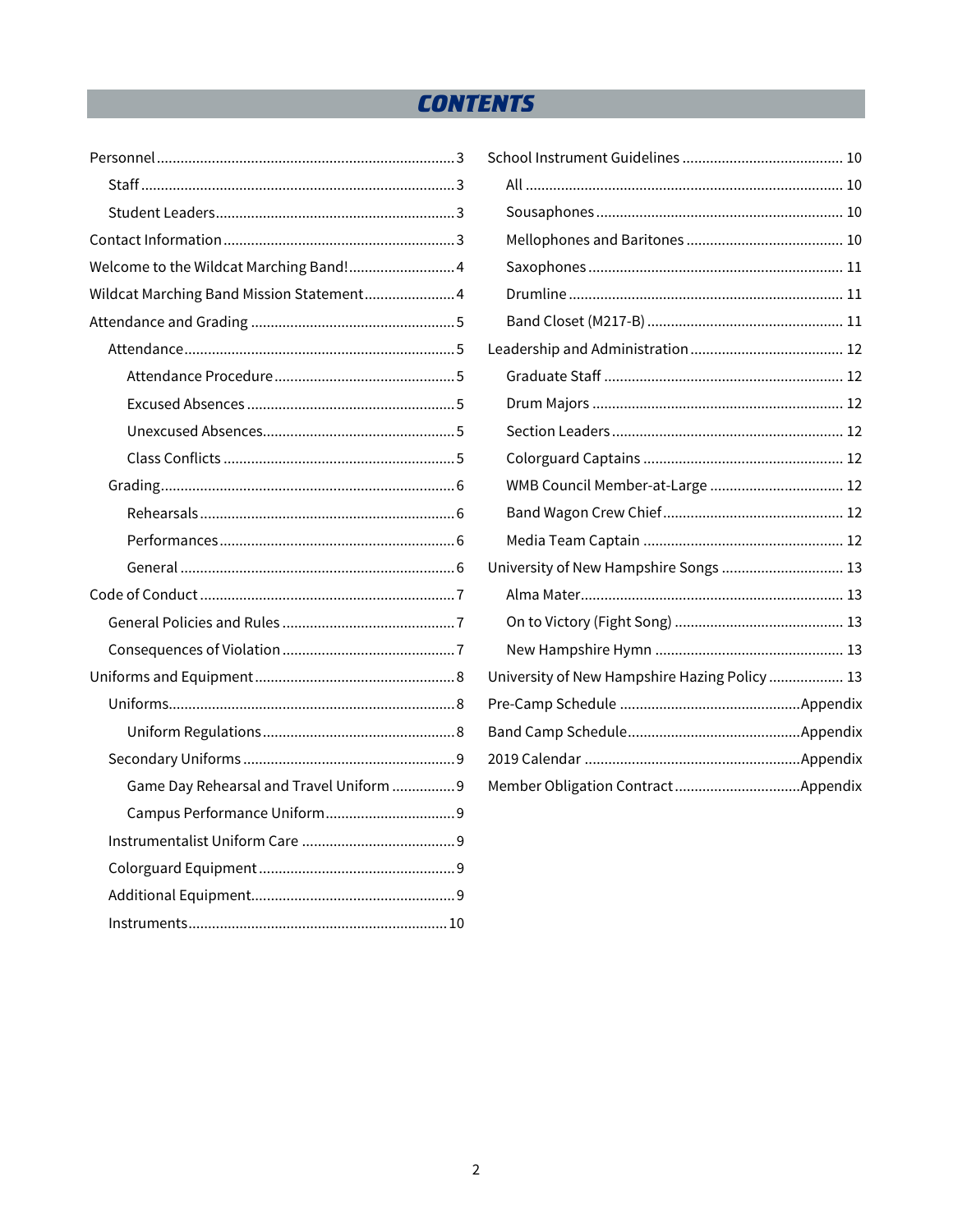## *PERSONNEL*

#### *STAFF*

<span id="page-2-1"></span><span id="page-2-0"></span>

| Director of Athletic Bands Casey Goodwin |                                                                           |
|------------------------------------------|---------------------------------------------------------------------------|
|                                          | Director of Bands Dr. Andrew Boysen, Jr.                                  |
| Drumline Instructor Mark Adams           |                                                                           |
| Colorguard Instructor Joe Meallo         |                                                                           |
| Front Ensemble Instructor Ron Goodwin    |                                                                           |
| Visual Designer Corey Jahlas             |                                                                           |
| Percussion Staff J.R. Fitzgerald         |                                                                           |
|                                          | Colorguard Staff Hannah Heidtman, Cassandra Van Dessel, Denyelle Kilgour, |
|                                          | Judy Hoskin, Drew Halpin, Cassie Sleboda (choreography)                   |
|                                          | Graduate Staff Kayla Burke, Dominick DeFrancisco, Michael O'Connor,       |
|                                          | <b>Emily Silva</b>                                                        |

#### *STUDENT LEADERS*

<span id="page-2-2"></span>

| Drum Majors                                 | Dan Cain, Dena Hoffman, Rebecca Paterson                   |
|---------------------------------------------|------------------------------------------------------------|
| <b>Flute/Piccolo Section Leader</b>         | Casey Koulalis                                             |
| <b>Clarinet Section Leader</b>              | Abbi Downer                                                |
| <u> Alto Saxophone Section Leader</u>       | Caroline Isasi                                             |
| <u> Tenor/Bari Saxophone Section Leader</u> | Alex Donaruma                                              |
| <u>Mellophone Section Leader</u>            | Lily Gilbert                                               |
| <b>Trumpet Section Leaders</b>              | Shannon Anderson, Brandon LaLonde                          |
| Trombone Section Leader                     | Nicola Elardo                                              |
| Baritone Section Leader                     | Ben Fehr                                                   |
| Sousaphone Section Leader                   | Kaylee Hawkes                                              |
| <u><b>Drumline Section Leaders</b></u>      | Maddie Neary, Spencer Wiles                                |
| <u><b>Drumline Segment Leaders</b></u>      | Spencer Wiles - Snare, Matt Bruneau - Tenors,              |
|                                             | Owen Price – Bass, Maddie Neary – Cymbals                  |
| <b>Front Ensemble Section Leader</b>        | <b>Bryan Whittier</b>                                      |
| <u>Head Colorguard Captain</u>              | Sarah Smith                                                |
| <b>Assistant Colorguard Captains</b>        | Claire Ling and Cassie Sleboda                             |
| <u>Visual Squad Leaders</u>                 | Meredith Baker, Sarah Bell, Matt Bruneau, Dan Cain, Alex   |
|                                             | Donaruma, Lily Gilbert, Dena Hoffman, Caroline Isasi,      |
|                                             | Brandon Lalonde, Maddie Neary, Becca Paterson, Cody Short, |
|                                             | Anna Yuhas                                                 |

<span id="page-2-3"></span>WMB Council Members-at-Large Sarah McCorkle, Emma Miller

#### *STUDENT SUPPORT*

"Band Wagon" Crew Chief Nick Charron Media Team Captain Emily Shafritz

#### *CONTACT INFORMATION*

Band Office PCAC M108 Band Office Telephone (603) 862-3259 E-mail Address [Casey.Goodwin@unh.edu](mailto:Casey.Goodwin@unh.edu) [Athletic.Bands@unh.edu](mailto:Athletic.Bands@unh.edu) Website [bands.unh.edu](http://bands.unh.edu/) Social Media @UNHWMB; @UNHBands Street Address 30 Academic Way PCAC: Department of Music Durham, NH 03824 Music Department Telephone (603) 862-2400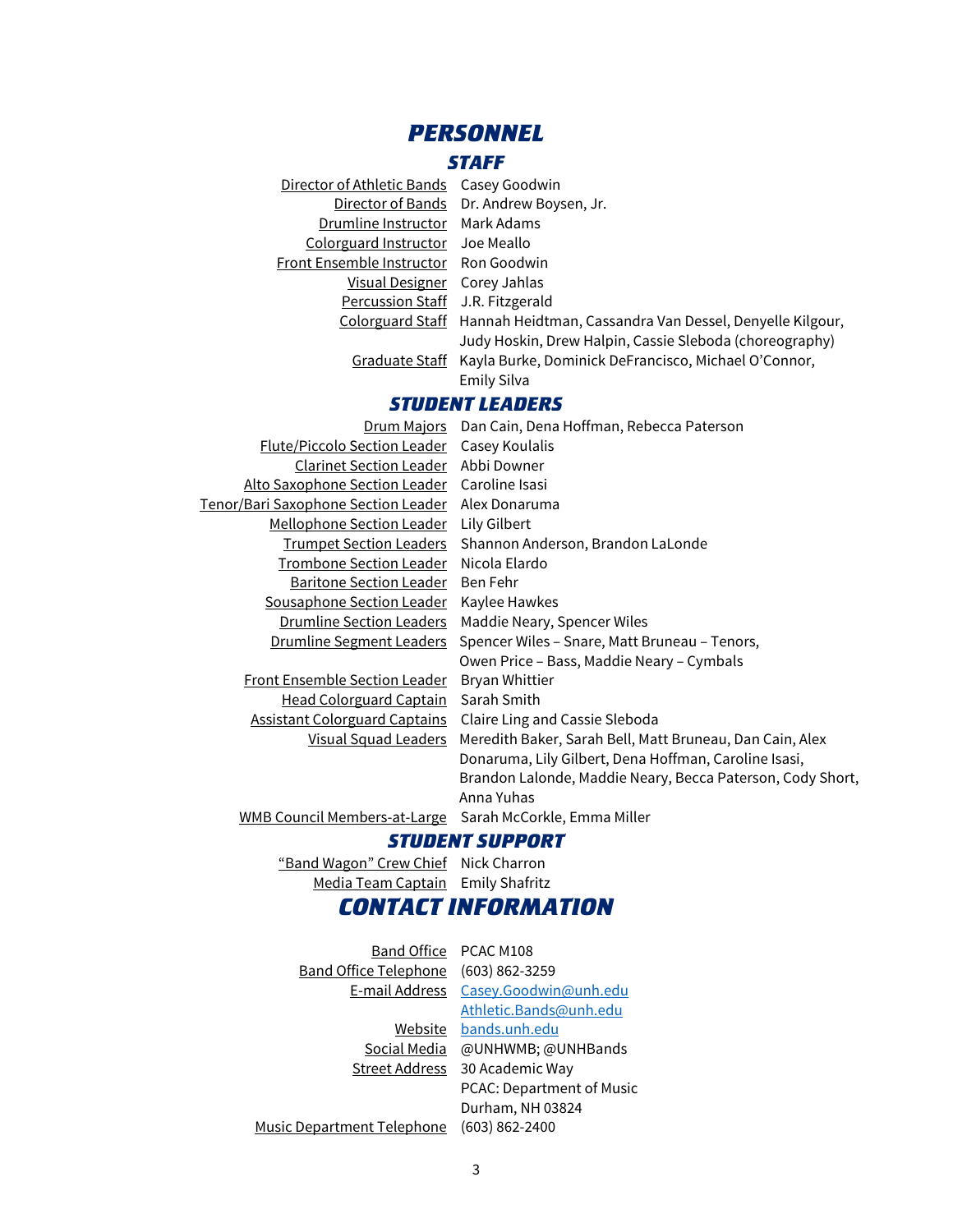# *WELCOME TO THE WILDCAT MARCHING BAND!*

<span id="page-3-0"></span>On behalf of the entire Wildcat Marching Band staff, it is my pleasure to welcome you to this year's edition of the University of New Hampshire Wildcat Marching Band. Over the past century, thousands of students just like you have molded the WMB into the outstanding organization that it has become. If you are new to the WMB, you will soon feel the pride and excitement of being part of the largest spirit organization on campus. The WMB serves as ambassadors for the university far beyond the borders of campus and you should feel fortunate that you have made the decision to become part of the tradition of the Wildcat Marching Band.

This is a particularly exciting year for the band as we celebrate our centennial. We anticipate many alumni will come back to connect with us during Homecoming and our centennial celebration and look forward to sharing our Wildcat Pride with the world at the Philadelphia Thanksgiving Day Parade and the Dublin, Ireland St. Patrick's Day Parade.

The staff, student leaders, and I have been working hard in the off-season to prepare for a season filled with exciting music, challenging drill, impressive choreography, and great friendships. Your predecessors have been raising the bar each year and we have no doubt that you will continue to do the same. With a new stadium, new field surface, and new technology in the band, there is a lot to look forward to from a performance standpoint alone.

You will often hear the word "family" used to describe the WMB and we hope you will find that to be accurate. We are a group of people from all different walks of life who come together to put on the best performances possible every year. One of the things I love the most about this band is how welcoming it is to every member. Whatever your socioeconomic background, racial or ethnic identity, gender identity, sexual orientation, religion or belief system, exceptionality, or, heck, level of marching/musical/spinning experience, you are now welcome as part of the Wildcat Marching Band Family. I was a member of this band as were most other members of our staff. The family atmosphere is what keeps us all coming back year after year.

Please take the time to familiarize yourself with the information contained in this handbook, as you are responsible for all its contents. While there is a lot of information we trust that you will take the time to read through it carefully so you know what is expected of you as a member of the Wildcat Marching Band.

I do not expect every member of the band to be a virtuoso performer, but I do expect mature attitudes and responsible actions along with your hard work. I hope through all of this you will find yourself improving as a performer and as a person, feeling a sense of pride from a job well done, and making many long-lasting friendships. Oh, and I expect that each of you will have a lot of fun!

I am glad you have decided to be a part of this year's Wildcat Marching Band. I look forward to working with you and building upon the legacy of this great organization!

<span id="page-3-1"></span>Casey Goodwin Director of Athletic Bands

# *WILDCAT MARCHING BAND MISSION STATEMENT*

*To excel as a band, to excite our audiences, to enjoy our performances, and to extend our technical proficiency.*

*[To create the highest level of performance through the advancement of musical knowledge and](https://www.facebook.com/groups/WMBCouncil/permalink/10152704074614801/) [technical proficiency to improve the ensemble as a whole.](https://www.facebook.com/groups/WMBCouncil/permalink/10152704074614801/)*

*-Adopted by the WMB Council, August 2014*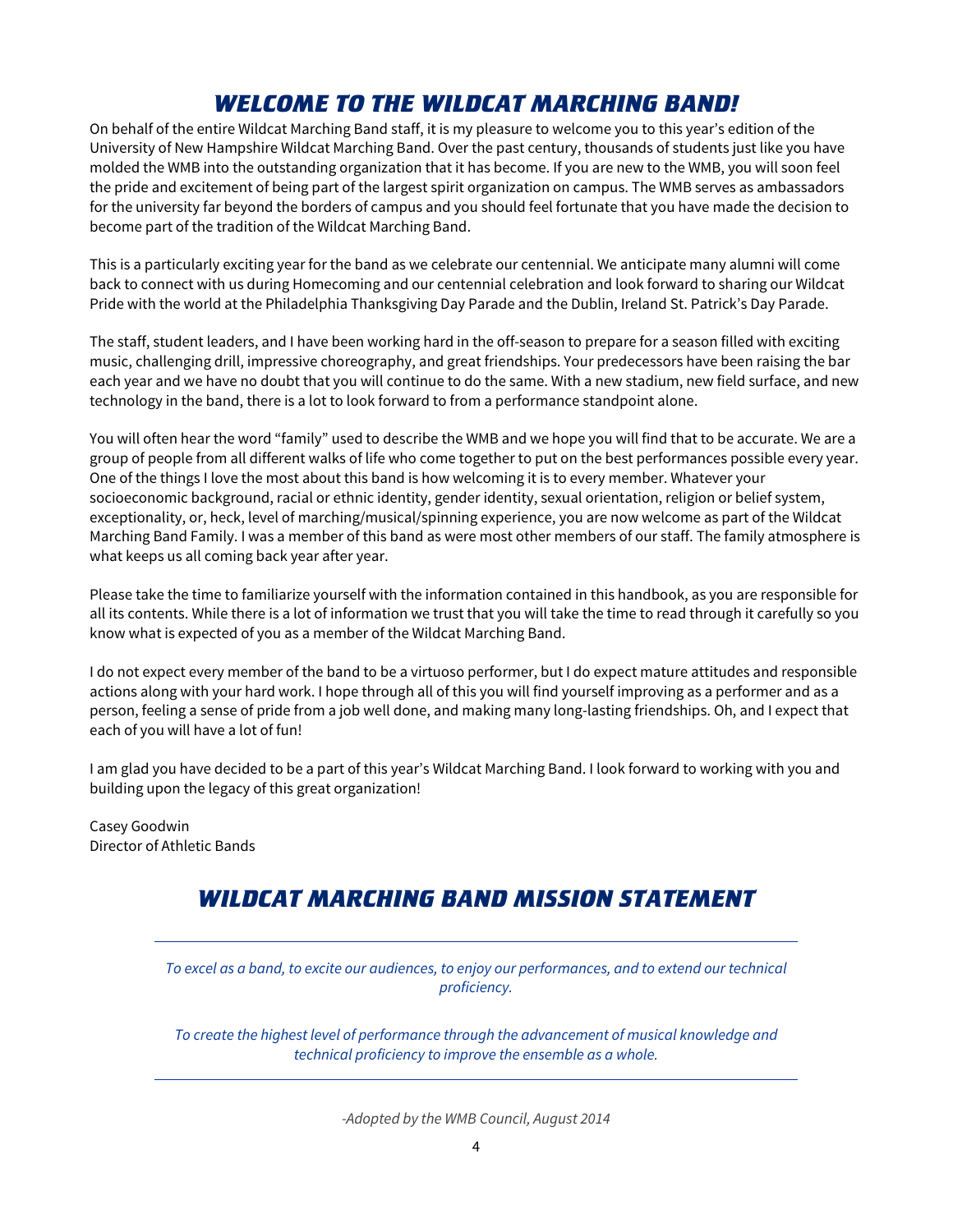# *ATTENDANCE AND GRADING*

### *ATTENDANCE*

<span id="page-4-1"></span><span id="page-4-0"></span>Perfect attendance is considered the norm and your grade in class depends almost entirely on attendance. Band functions will be announced in advance, and members should make the necessary arrangements to be at all functions. If, for any reason, you are unable to attend a band function (rehearsal, performance, etc.), please fill out an absence form and contact your section leader/instructor as soon as possible.

#### <span id="page-4-2"></span>*Attendance Procedure*

Regular rehearsals are 6:15 to 8:15 PM. A drum major or member of the graduate staff will take attendance at the beginning of each rehearsal while in the block band formation or sectionals. A tardy will be assessed to any person arriving in formation after 6:15 PM. If a member is tardy (excused OR unexcused), they must check in with the attendance graduate staffer to avoid being marked absent.

#### <span id="page-4-3"></span>*Excused Absences*

#### **Pre-Excused Absence**

- All requests to be excused from band functions must be submitted on an absence form **in advance of the date** for which the excuse is made. The official absence form can be found on the forms page of the website.
- After filling out the form, **submit it and report the absence to your section leader and/or instructor**. Failure to fill out an absence form will result in an automatic unexcused absence.
- Turning in an absence form does not guarantee that the absence will be excused.
- Absences can be excused only by the WMB director, and are dealt with on an individual basis.
- Serious illness, death in the family, marriage in the immediate family, religious conflicts, and unavoidable academic responsibilities are the sorts of things that are considered excused absences. Other excuses are at the discretion of the director.

#### **Illness/Emergency**

- If a rehearsal or performance is missed due to illness or emergency, fill out an absence form (on the website) for the day that was missed
- You must schedule a conference with the director when you are well.
- Excessive absence due to illness must be accompanied by documentation from medical personnel.

#### <span id="page-4-4"></span>*Unexcused Absences*

- Missing a rehearsal or performance for any reason other than those listed previously will be considered unexcused.
- Attending a rehearsal without your instrument/equipment will be considered an unexcused absence.
- Do not schedule appointments or work during a rehearsal or performance, as these will be deemed unexcused absences.
- Other examples of unexcused absences include but are not limited to: attending a concert, going home for the weekend, going on vacation, visiting your high school, work, studying, writing a paper, etc.
- You are allotted one unexcused absence (from a regular rehearsal only) before your grade is affected. An absence form must be completed in advance or the one unexcused absence will be forfeited and your grade will immediately be impacted. Additional requirements must be met as set forth in the grading section.

#### <span id="page-4-5"></span>*Class Conflicts*

We allow students to miss UP TO two hours of rehearsal per week for class/lab conflicts. Conflicting courses must be required for your major and not able to be taken at another time. A course conflict form must be completed and the conflict will be double-checked. Band staff may be able to help you switch to a closed section or rearrange your schedule to avoid the conflict. Students with conflicts will be expected to attend rehearsal until 20 minutes before the conflicting class begins, or return within 20 minutes after the class ends. Failure to do so will result in an unexcused absence. If the conflicting class/lab is ever canceled or shortened, you will be expected to attend rehearsal.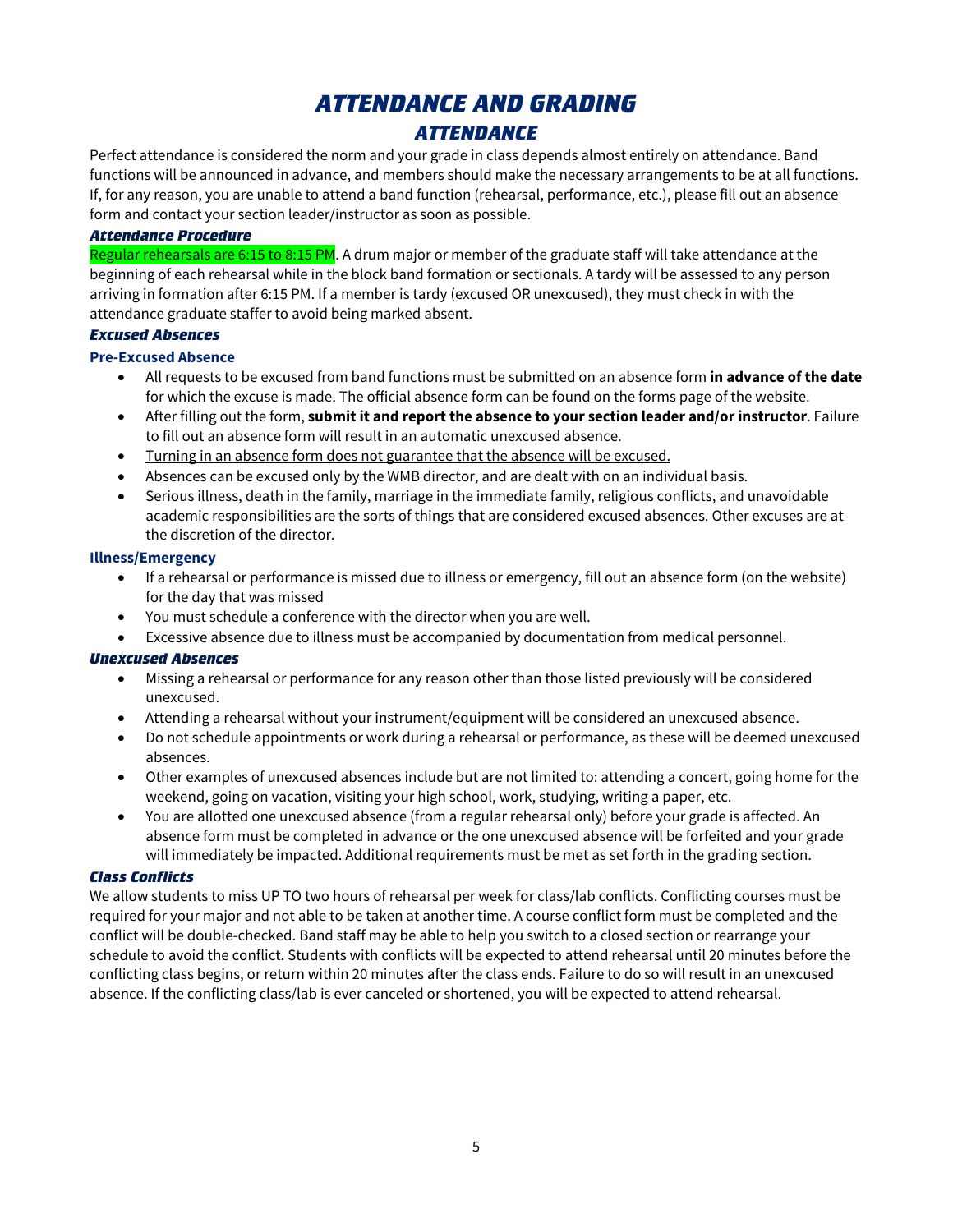## *GRADING*

<span id="page-5-0"></span>It is expected that all members of the WMB will be enrolled in MUSI 454 for credit. In extenuating circumstances, some members may not be enrolled in the course, but this will be decided by the director on a case-by-case basis. The following guidelines will be used to determine grades:

#### <span id="page-5-1"></span>*Rehearsals*

- 1. Two unexcused absences from rehearsal will result in the lowering of one letter grade.
- 2. Three unexcused absences from rehearsal will result in the lowering of two letter grades.
- 3. Four unexcused absences will be construed as a lack of interest in the band and will result in dismissal from the organization and a failing grade.
- 4. Absence from a Saturday performance rehearsal will result in the student sitting out the performance for the portion of rehearsal that was missed, and will count as one unexcused absence.

Students not enrolled in the band course will be dealt with in the following manner:

- 1. Two unexcused absences from rehearsal will result in the student sitting out an upcoming performance.
- 2. Three unexcused absences from rehearsal will result in no participation in the remaining performances unless exempted by the Marching Band Director.
- 3. Four unexcused absences will result in immediate dismissal from the band.
- 4. Absence from a Saturday performance rehearsal will result in the student sitting out of the performance for the portion of rehearsal that was missed, and will count as one unexcused absence.

#### <span id="page-5-2"></span>*Performances*

- 1. An unexcused absence from a performance will lower your grade one to two letters and may result in dismissal from the band pending a decision by the director.
- 2. Two unexcused absences from performances will result in automatic immediate dismissal from the band and a failing grade.

#### <span id="page-5-3"></span>*General*

- 1. Two tardies will equal one unexcused absence.
- 2. Excessive excused absences from rehearsals or performances may result in a lowered grade and/or dismissal from the band, pending a decision by the director and the student leaders.
- 3. Outside sectional rehearsals are optional but strongly encouraged. Every effort will be made to schedule at a convenient time for the majority of the section.
- 4. Not having required equipment at rehearsal is considered an unexcused absence.
- 5. Improper adherence to the uniform code may impact your grade.
- 6. Lack of preparation may impact your grade.
- 7. First unexcused absence will not impact grade only under the following circumstances:
	- a. You may not have any class conflicts or other special attendance exceptions
	- b. It may not be the last regular rehearsal before a performance
	- c. You must fill out an absence form at least 24 hours in advance
	- d. Does not apply to game day rehearsals
- 8. A note on "required" meetings or events: you cannot have a required meeting or event that takes you away from our band rehearsals as no extra-curricular activity at UNH can force you to miss a regularly-scheduled class. This is university policy.
- 9. The possibility exists to make up what would be considered an unexcused absence through service to the band. This must be discussed in advance with the director and will not apply to every situation. By the nature of what we do, missed time cannot truly be made up, but we understand situations exist.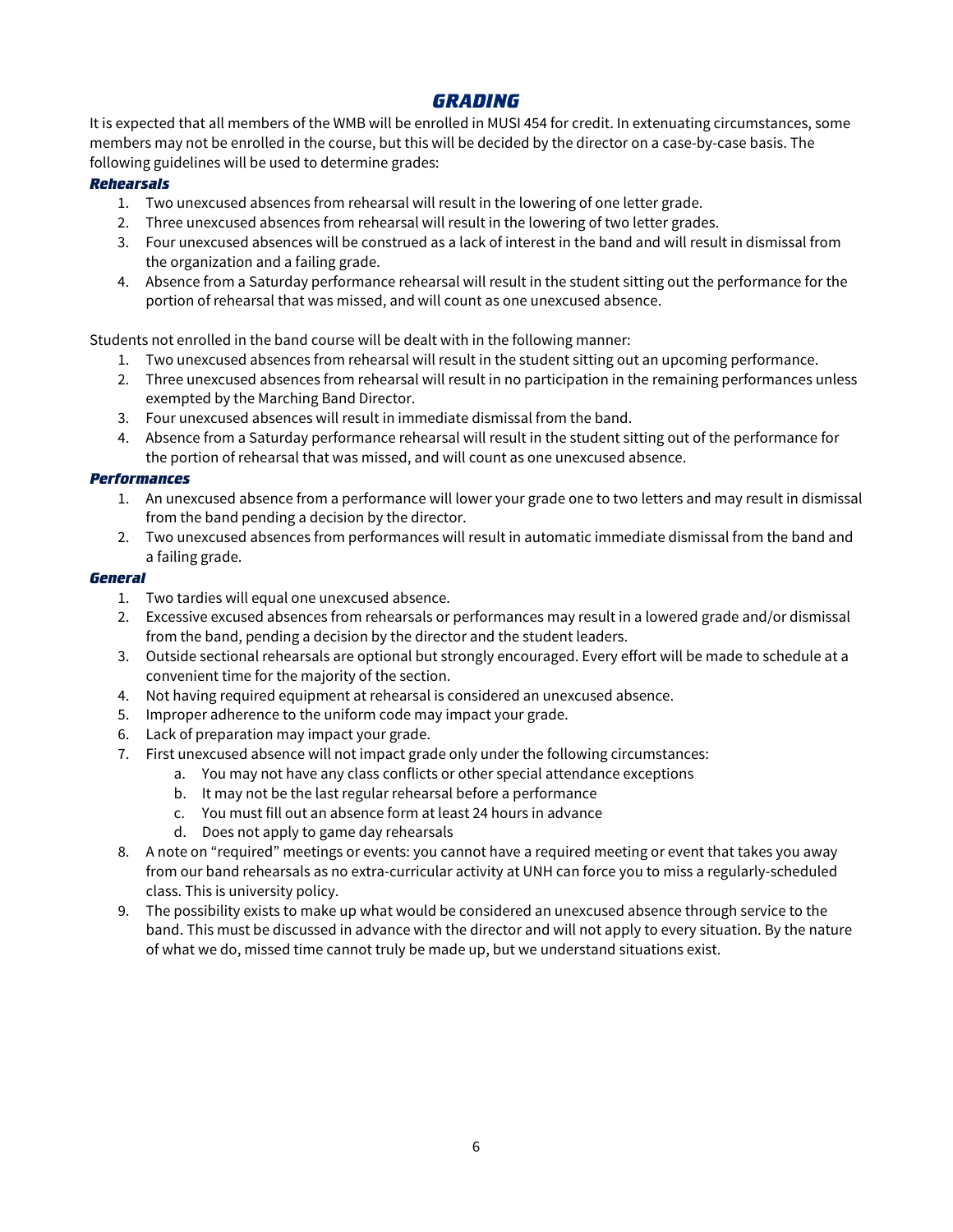# *CODE OF CONDUCT*

- <span id="page-6-0"></span>• Band members are officially representing the University of New Hampshire and the Band from the time of assembly to dismissal, or while wearing the uniform in any part before or after assembly.
- On trips, the point of assembly begins at the bus loading until the return to and dismissal from the Paul Creative Arts Center. During these times, the University has custody for your performance, behavior, and actions.
- Student leaders are responsible for setting the example and ensuring their section's proper behavior during all public appearances and trips.
- The Wildcat Marching Band serves as a goodwill ambassador for the University. The excellent reputation of the past must be preserved and promoted in the future. Band members are expected to act with dignity and respect at all times.

## *GENERAL POLICIES AND RULES*

- <span id="page-6-1"></span>• Cooperate fully with instructors and section leaders
- Never assume a rehearsal or performance is cancelled due to inclement weather. Check your email, texts, or Facebook for any changes.
- You are financially responsible for lost, damaged, or stolen school equipment that is signed out to you. Be especially careful on trips. Take care of all University property.
- Never leave instruments on the ground alone. Put them in cases with lids closed, or post as a section.
- Only band members will sit in the stands designated as the band area during games. Sit with your own section in your assigned area.
- No one is to leave the stands during the games without permission. Everyone should cheer together at games. Remember that we are a large part of the spirit atmosphere.
- No eating or drinking anything other than water in uniform. No sitting in uniform unless otherwise instructed.
- No swearing in uniform. Hold yourself to the highest standard of conduct when representing the band.
- Any member attending a rehearsal or performance under the influence of alcohol or illegal substances will be dismissed from the ensemble immediately. Tobacco products are not allowed during official band events.
- Students are not excused from performances until the band has marched back to their final destination and has been dismissed as a group, unless the director has given prior approval.
- Wear your uniform properly and with pride. Maintenance of your uniform includes having your pants hemmed and making sure your uniform is always clean and wrinkle-free.
- Exceptions to some of these rules may be granted at the discretion of the staff only.
- <span id="page-6-2"></span>• You are responsible for all of the information in this handbook.

## *CONSEQUENCES OF VIOLATION*

- Non-malicious violation to the Code of Conduct will be addressed by the Director. Repeated violations may result in dismissal or suspension.
- Any behavior violating the Student Rights, Rules, and Responsibilities Handbook or who bring embarrassment to the group may result in dismissal or suspension from the band and referral to the procedures outlined in Article IV off the SRRRH.
- Individuals who purposely disrupt the rehearsal or performance environment may be dismissed from the band.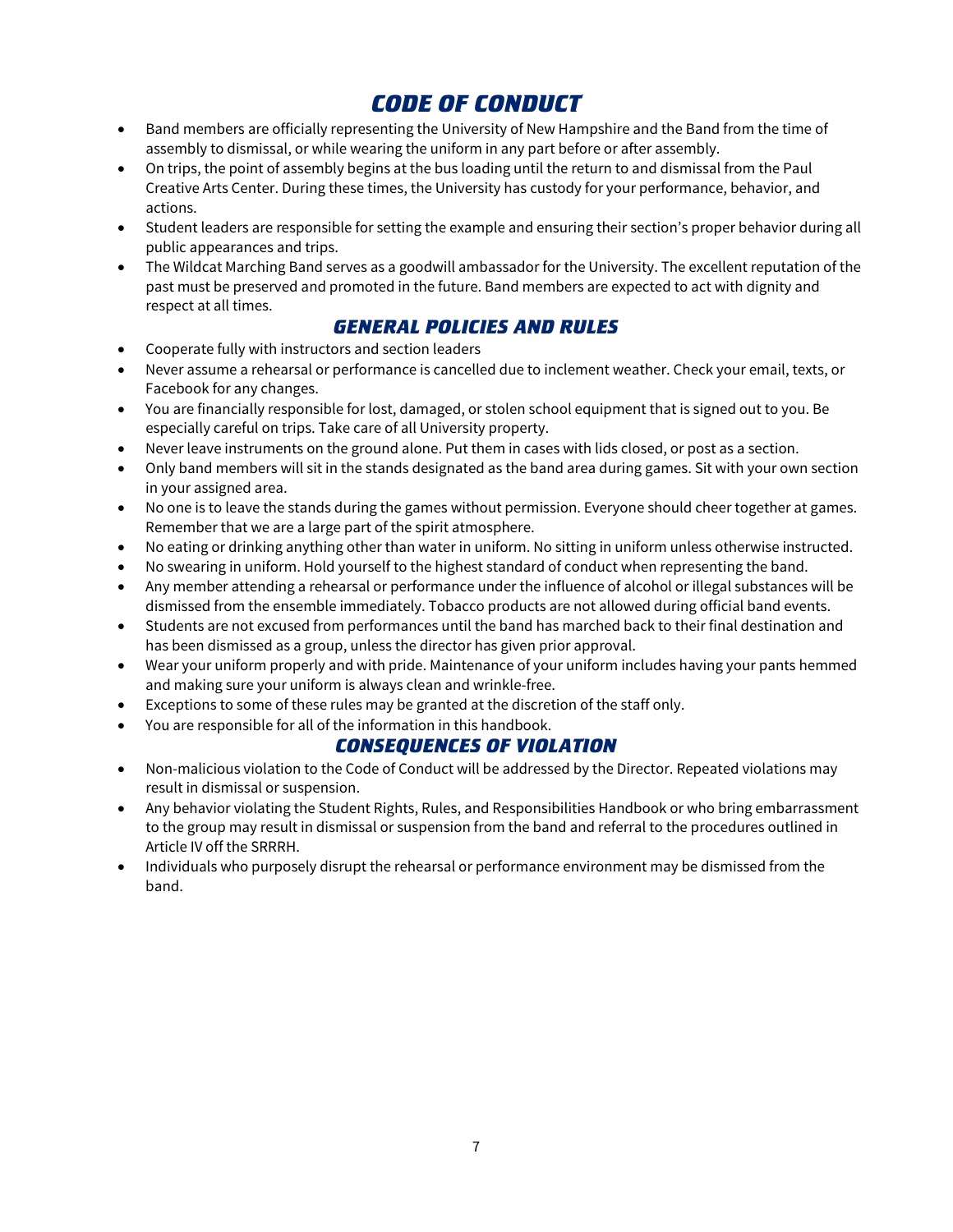# *UNIFORMS AND EQUIPMENT*

- <span id="page-7-0"></span>• Responsibility for the issue/return, care, repair, and maintenance of University of New Hampshire uniforms and equipment rests with the student who has signed for that equipment.
- University owned items not returned will be billed through your account, and collected by the University. The following information will help you care for this property and realize the responsibilities inherent when signing for State of New Hampshire equipment.

#### *UNIFORMS*

#### <span id="page-7-2"></span><span id="page-7-1"></span>*Uniform Regulations*

Uniforms are to be worn in an appropriate fashion. Game day uniform inspection will be administered by the section leaders before departure for the field. Infractions will be noted and the student in violation will be given until the next major performance to correct the problem before it is reflected in the student's grade for the semester.

- 1. Members are required to wear the complete uniform while in public. The wearing of a partial uniform is not permitted, unless instructed to do so by the staff.
- 2. Winds/Percussion: *Calf-length or longer* black socks are to be worn with clean black marching shoes.
- 3. No visible jewelry other than a single stud in each ear may be worn while in uniform.
- 4. Sunglasses may be worn in the stands, but not on the field unless excepted by staff.
- 5. Long hair must be worn up in the shako.
- 6. Facial hair should be trimmed and neat.
- 7. The only permissible headwear in uniform is the uniform shako, the official marching band baseball cap, the official marching band knit cap, or any official headwear that may be added. Nothing else shall be worn visibly on the head by band members unless approved by the staff.
- 8. Raincoats will be issued to each member, and colorguard members are required to purchase jackets. No other outerwear is permitted in the stadium. Exceptions may be made in the case of unexpected weather.
- 9. Keep uniforms clean, wrinkle-free, and hung neatly on a sturdy hanger once it is taken off. No wire hangers!
- 10. Uniforms must be checked out from uniform personnel and returned to the marching band office at the end of the season.
- 11. Keep track of all uniform parts issued to you. You are responsible for their care and upkeep. Contact uniform personnel with any problems immediately.
- 12. Make sure any uniform problems are taken care of before performance day. There is no time on performance days to find uniform parts. Utilize the uniform request form on the website.
- 13. Alterations: DO NOT cut material (i.e. trouser length) when making alterations. Alterations must be undone before returning the uniform. Someone else may have to use that uniform next year.

You are responsible for damage and replacement. Costs from 2001 are as follows:

| Shako | S40  | Raincoat \$65 |       | Garment bag \$15 |  |
|-------|------|---------------|-------|------------------|--|
| Pants | \$55 | Coat          | \$135 |                  |  |
| Plume | \$20 | Gauntlets S25 |       |                  |  |

Total cost is \$360.00. **Collection/service charge for late or unwashed uniforms is \$25.00.**

14. Dates and times of uniform return will be announced at the end of the season. Uniforms must be returned by the announced time or you will receive an incomplete as your final semester grade and will be charged a late fee. If the equipment is not returned or paid for, the incomplete will change to an F and you will be immediately charged for the missing items by the University.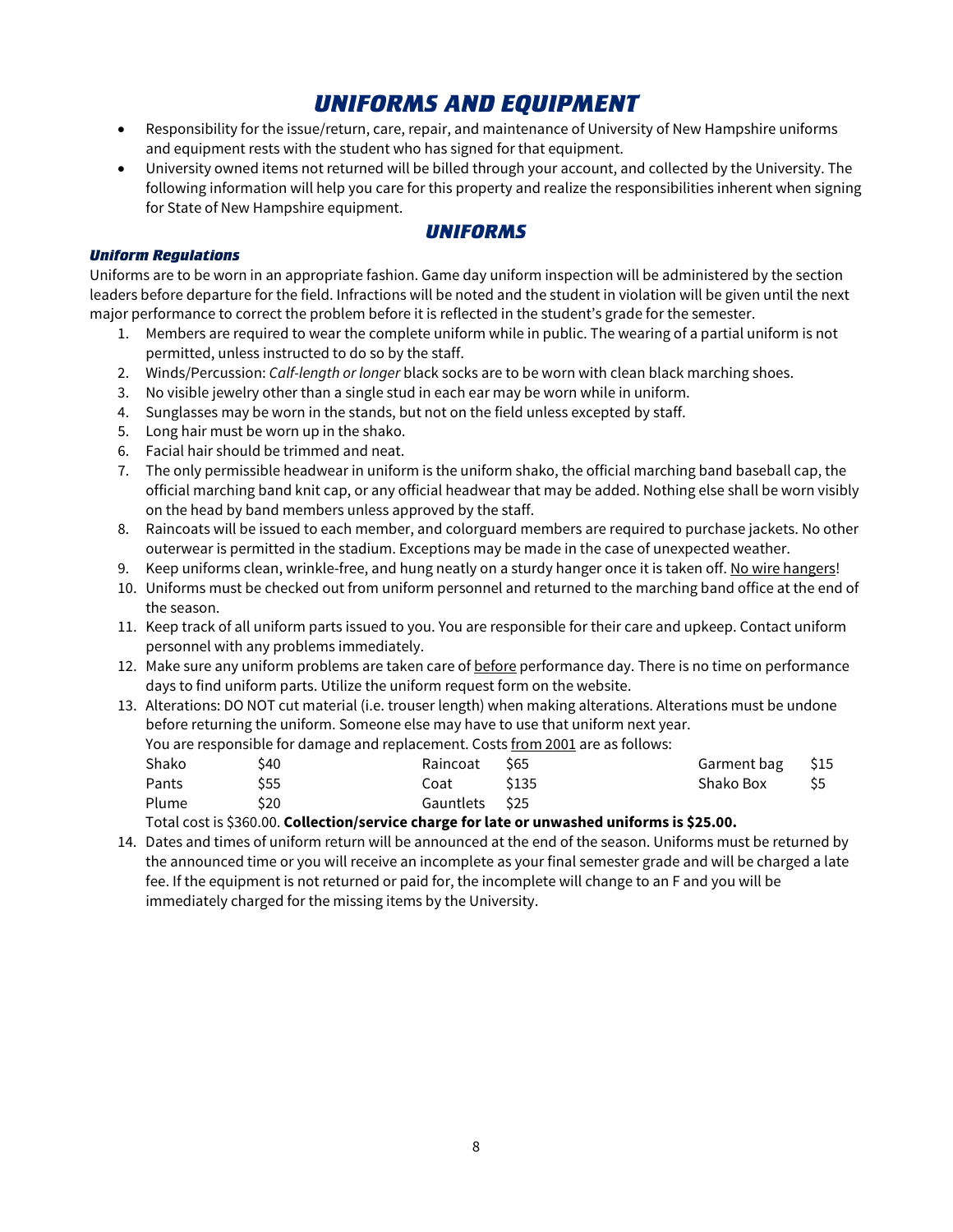## *SECONDARY UNIFORMS*

#### <span id="page-8-1"></span><span id="page-8-0"></span>*Game Day Rehearsal and Travel Uniform*

- Official black WMB t-shirt or sweatshirt with jeans, khakis, or black pants or shorts for instrumentalists o Black athletic bottoms are preferred.
- Official black WMB t-shirt with plain black dance/yoga pants for colorguard
- For run-throughs in colder weather, black long-sleeved shirt under t-shirt OR black, navy, or dark grey jacket may be worn over the official WMB t-shirt or sweatshirt.

#### <span id="page-8-2"></span>*Campus Performance Uniform*

- Official black WMB t-shirt and nice khakis (no bulky cargo pants) for instrumentalists.
- Official black WMB t-shirt and plain black yoga pants for colorguard.
- Official WMB ballcaps (distributed at beginning of season to new members) for some events.

#### *INSTRUMENTALIST UNIFORM CARE/WASHING INSTRUCTIONS*

<span id="page-8-3"></span>Jackets and pants are machine washable.

- 1. Unsnap and remove the silvery part of the jacket this never gets machine-washed.
- 2. Machine-wash and dry the jacket/pants on GENTLE CYCLE. DO NOT USE CHLORINE BLEACH. Fold the extended shoulders back onto the jacket before washing.
- 3. Allow some cool water to fill the machine
- 4. Add detergent
- 5. Add ¼ cup salt (optional helps prevent colors from running)
- 6. Add jacket and pants
- 7. You may use "Spray and Wash" or other non-chlorine stain removers when washing. Use only non-chlorine detergent.
- 8. You may iron fabric parts of the uniform, but never iron the silvery/glittery parts.
- 9. Another preventative is to use "Carbona Dye Magnet," a dry treated material in the washer.
- 10. If discoloration should occur "Carbona" has "Color Run Remover" to remove migrating color. After using this product, wash again and this should remove the problem.
- 11. All gauntlets can be hand washed in cool water. Towel dry to remove excess water and lay flat to dry.
- <span id="page-8-4"></span>12. The silver part of the jacket can be hand-washed in cool water. It should be hung or laid flat to dry.

## *COLORGUARD EQUIPMENT*

- 1. Clean silks and taped poles.
- 2. All auxiliary equipment taped and ready for performance.
- 3. Personal equipment bag must be maintained for future use. Do not drag on the ground.
- 4. On trips, members are responsible for ensuring their own instruments and luggage get loaded. Don't assume that anything left on the ground will be taken care of by someone else – it may remain where left

#### *ADDITIONAL EQUIPMENT*

- <span id="page-8-5"></span>1. A flip folder containing all music will be signed out to each instrumentalist for the season. You are responsible for having all music for performances in your flip folder. The flip folder and its contents must be maintained for reuse in future seasons. Cost of replacement: \$20.
- 2. All instrumentalists must bring their flip folders and lyres to all rehearsals.
- 3. When at the field, all belongings must be posted outside the imaginary line traced parallel to the sideline behind the podium. The area between that line and the field must be kept clear for performance needs.
- 4. Do NOT step on any equipment, including guard equipment, instruments, lyres, etc. This is especially an issue for guard equipment that must be placed around the field to stage for equipment changes.
- 5. Props must be cared for properly. Please take care not to damage props and to help make sure they get stored neatly and carefully.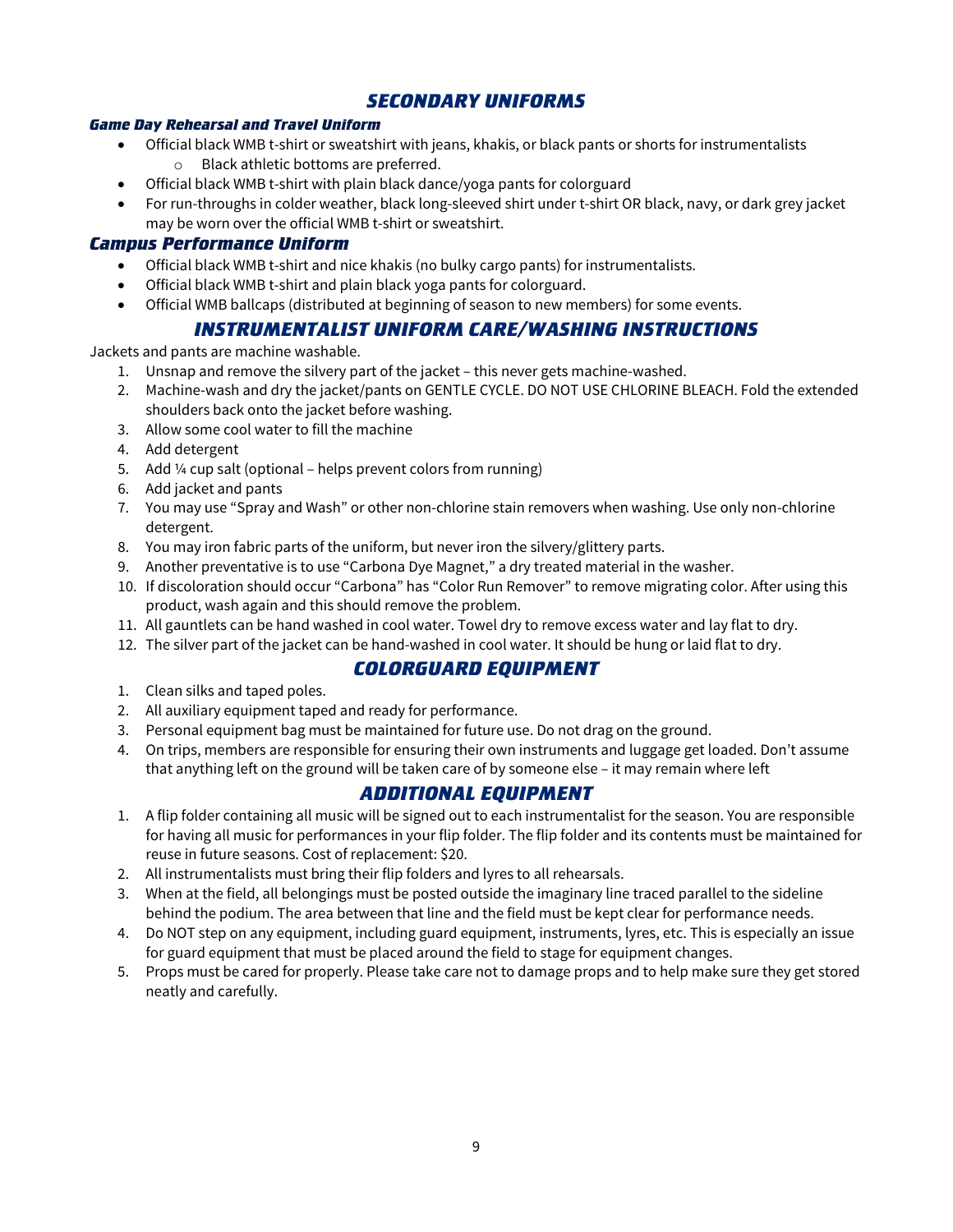#### *INSTRUMENTS*

- <span id="page-9-0"></span>1. All parts working (slides, valves, etc.).
- 2. Outside of instrument shined. Inside cleaned.
- 3. Drums cleaned with clean heads and taped good sticks.
- 4. Once you receive an instrument, you are responsible for its care and return. You will be charged for repairs or replacements as needed.
- 5. Only the hard case provided with each instrument is to be used for storing the instrument or packing the instrument for travel. Gig bags are not sufficient.
- 6. On trips, members are responsible for ensuring their own instruments and luggage get loaded. Don't assume that anything left on the ground will be taken care of by someone else – it may remain where left.
- <span id="page-9-1"></span>7. See next section for School Instrument Guidelines as applicable. It's also good for personal instruments.

# *SCHOOL INSTRUMENT GUIDELINES*

The University of New Hampshire Department of Music provides instruments to many members of the bands. Instruments are signed out by contract at the beginning of the semester and checked in at the conclusion of the semester or season, whichever comes first. Failure to check in an instrument by the designated date may result in a hold being placed on the student's record.

In order to maintain the instruments for current and future use, great care must be given to the instruments. Please watch each other and ensure that you are taking care of the instrument as well as (or better than) you would take care of your own. You will be held responsible for damage beyond reasonable wear and tear. Continued problems may lead to fees or other measures.

#### *ALL*

- <span id="page-9-2"></span>• Instruments must be stored properly in their assigned location.
- Instruments must be stored in their cases outside of rehearsals and performances.
- Instruments stored in the band closet must not be left in the middle of the floor. Return to the assigned place on or under the shelves.
- No instrument shall be transported in a vehicle UNLESS it is in its hard case. If you are unable to fit the instrument case in your car, you may not transport the instrument in your car.
- In the case of inclement weather, instruments must be dried thoroughly before being put away. Towels are available in the band closet for this purpose, and paper towels are available in the annex.
- Any and all damage or required maintenance to the instruments or cases must be reported immediately. We have the ability to do small repairs in-house. Larger repairs may need to be sent out and may result in the instrument being unavailable for several weeks. Take care of it!
- Do not allow anyone else to play the instrument unless they have been assigned the instrument.
- <span id="page-9-3"></span>• Do not drag cases on the ground. Get help or utilize a cart if needed.

#### *SOUSAPHONES*

- Sousaphone bits, mouthpieces, and necks MUST be stored in the provided case. Do not let any metal parts float free in the case. A past lack of care in this area has led to most of the dents on the instruments.
- Bow and shoulder pads must remain on the instruments at all times. Exception may be made as a section for performances only, but the pads must be properly put back on immediately following the performance.

## *MELLOPHONES AND BARITONES*

- <span id="page-9-4"></span>• Mellophone and baritone mouthpieces and lyres must be removed before returning them to their cases. In case of a stuck mouthpiece, we have mouthpiece pullers.
- Mouthpieces must be stored in their proper place within the cases.
- Instruments MAY NOT be transported in a backpack.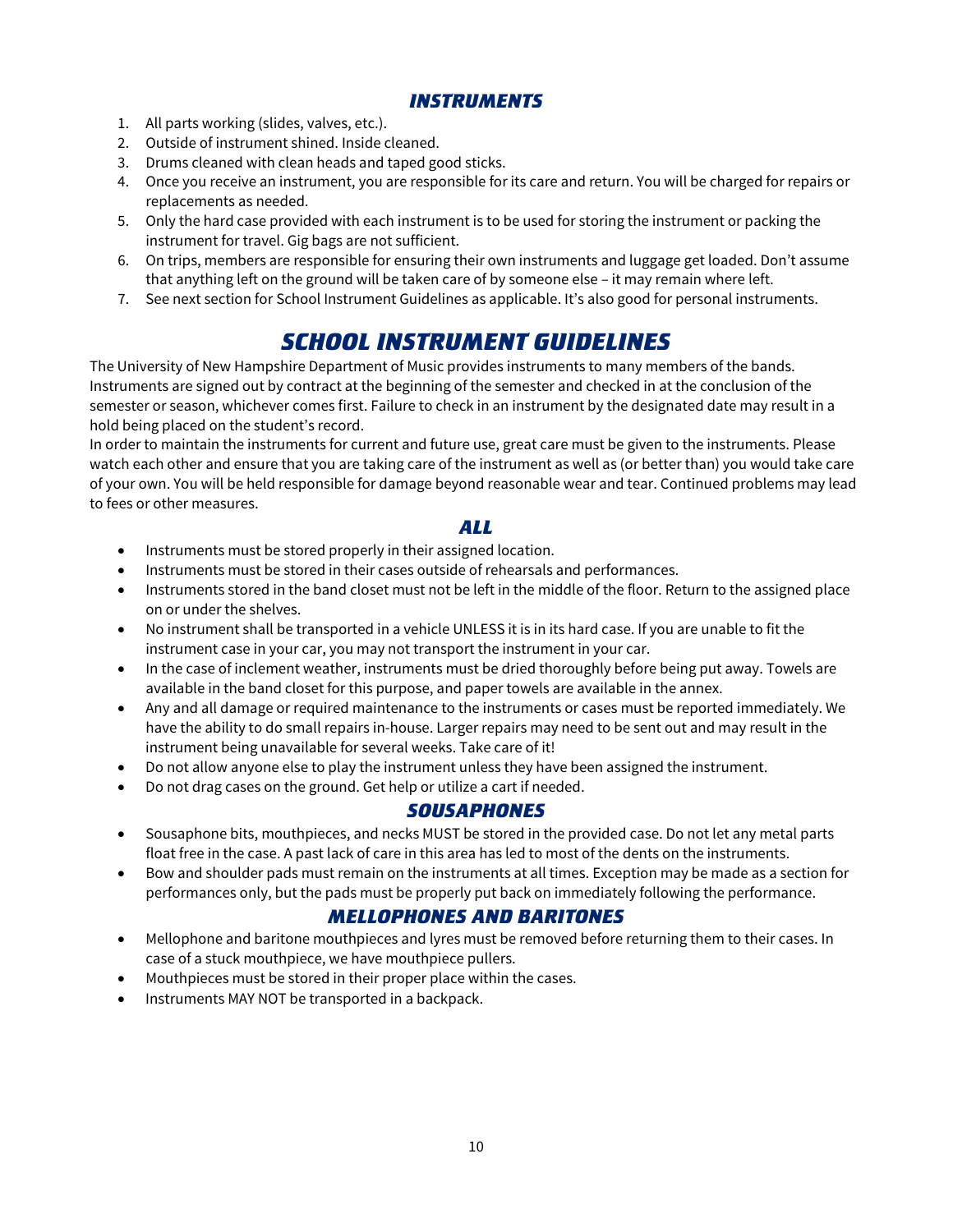#### *SAXOPHONES*

- <span id="page-10-0"></span>• Extra caution must be taken because of the fragility of the instruments.
- Swab the instrument following performances and rehearsals to remove extra moisture.
- Do not store with a swab inside the instrument.
- Maintain the neckstrap or harness for future use and ensure these are returned with the instrument.
- Use plastic bags to protect the instrument in inclement weather or put in cases as instructed.

## *DRUMLINE*

- <span id="page-10-1"></span>• Except in cases where they are left out to dry, drums must be stored with their covers properly on.
- Covers must be on for rehearsals and removed for performances or as instructed.
- Do not store extra materials that could damage the shells, hardware, or heads inside the cases.
- Cymbals must be stored in their cases and in their proper place on the shelf.
- Pep band bass drummers must use foam on the rim to protect the drum.
- All mallets must be returned to the stick back on the wall, not on the shelf.
- Any accessories should be stored with care, not carelessly tossed on the shelf in a pile.
- Please keep the area clear of trash and debris. Recycle unneeded paperwork.
- Carriers and scoops must be hung up properly.

## *BAND CLOSET (M217-B)*

- <span id="page-10-2"></span>• All those requiring access to the closet will be given the combination to locker #47, which contains the key.
- After unlocking the closet, the key must immediately be returned to the locker, and the locker closed and locked.
- If no one else is actively using the closet, you must close it when you leave. Do not assume someone else is coming. If anyone else is in the back room, do not assume they will be using the closet. Feel free to ask them.
- The contents of the closet are worth many thousands of dollars and must be protected accordingly. There is a history of theft within the building.
- If the closet is found to be left open, a schedule system will be put in place in which all those requiring access to the closet must meet during a set window of time and wait for it to be unlocked following rehearsals or performances. This is inconvenient for everyone.
- As a user of the closet, you are not entitled to use anything that is not signed out to you. If you want to use something, please see the staff for permission and to officially sign it out if necessary.
- Do not give the key locker combination to anyone who is not authorized to use the closet. If someone else wants to store an instrument there, they must see the staff for permission. A lot of people put their trust in the users of the closet not to share the combination with unauthorized users. Violation may result in the schedule system described above.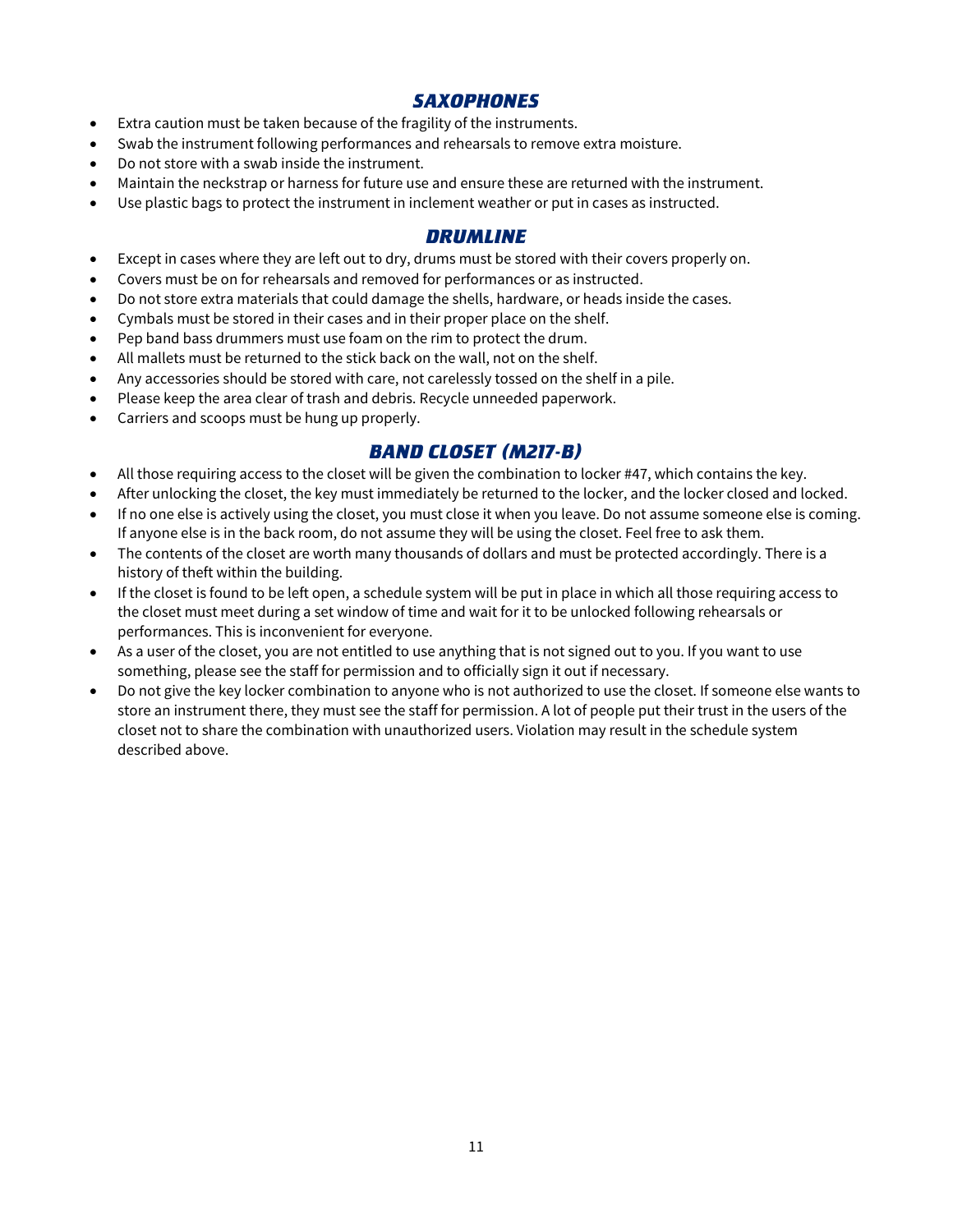# *LEADERSHIP AND ADMINISTRATION GRADUATE STAFF*

<span id="page-11-1"></span><span id="page-11-0"></span>Graduate students have the opportunity to work with the UNH Athletic Bands during their time in residence at UNH. Graduate Staff members are expected to attend rehearsals and performances. Opportunities may include music rehearsals, assisting with all aspects of rehearsal, writing drill, arranging music, running rehearsals. During outdoor rehearsals, graduate students are responsible, along with side drum majors, to dress forms on the field and to correct individual style, and to assist with logistics.

#### *DRUM MAJORS*

<span id="page-11-2"></span>Each spring, auditions are held for these esteemed positions. A detailed and complete description of the audition procedures is available on the website early in the spring semester. In addition to conducting, leading, and serving as representatives of the band, the drum majors act as field assistants during rehearsals. They help correct individual errors and style problems and review fundamentals with the band during rehearsals. Side drum majors and graduate staff will be responsible for dressing forms on the field. The center drum major must be prepared to review drill moves during rehearsal. Drum majors are also responsible for taking attendance and coordinating set-up of podiums, scaffolding, and yard markers.

#### *SECTION LEADERS*

<span id="page-11-3"></span>The concept of the sound and the marching style of the WMB are determined through communication among the section leaders, instructors, and marching band director. Responsibilities include:

- Accuracy of notes and rhythms
- A section sound with a matched tone and pitch
- Proper interpretation and style of all music
- Consistency and uniformity of playing style
- Proper care and maintenance of instruments and uniforms
- Uniformity and style of all marching and posture
- <span id="page-11-4"></span>• Daily attendance

## *COLORGUARD CAPTAINS*

The visual heart of the Wildcat Marching Band lies in the colorguard. The captain is responsible for coordinating with instructors to encourage and maintain uniformity of the colorguard. The captain will coordinate maintenance of equipment, help members who are struggling or behind to catch up, maintain a consistent style in terms of marching and carriage, and may be called upon to help write and/or teach carriage, and to assist in uniform and equipment selection. The captain is also responsible for taking daily attendance for the guard (to be communicated to attendance officer).

#### *WMB COUNCIL MEMBER-AT-LARGE*

<span id="page-11-5"></span>Members-at-large serve as representatives of the band on the WMB council. Students who fill this role exhibit many of the qualities we look for in a drum major, section leader, or colorguard captain, and may bring additional strengths as well. The staff makes its best effort to select a representation of a cross-section of the band. Members-at-Large do NOT serve in an instructional capacity and do not run sectionals. They go through leadership training with the entire council and have an equal say in the WMB council and can be considered for all officer and chair positions. Members-at-Large are selected by application in the spring and are chosen after the other leadership positions have been filled.

#### *BAND WAGON CREW CHIEF*

<span id="page-11-7"></span><span id="page-11-6"></span>Supervises game day assistants and helps with logistics. Travels with band. Selected by application.

## *MEDIA TEAM CAPTAIN*

Oversees media production elements throughout season. Travels with band. Selected by application.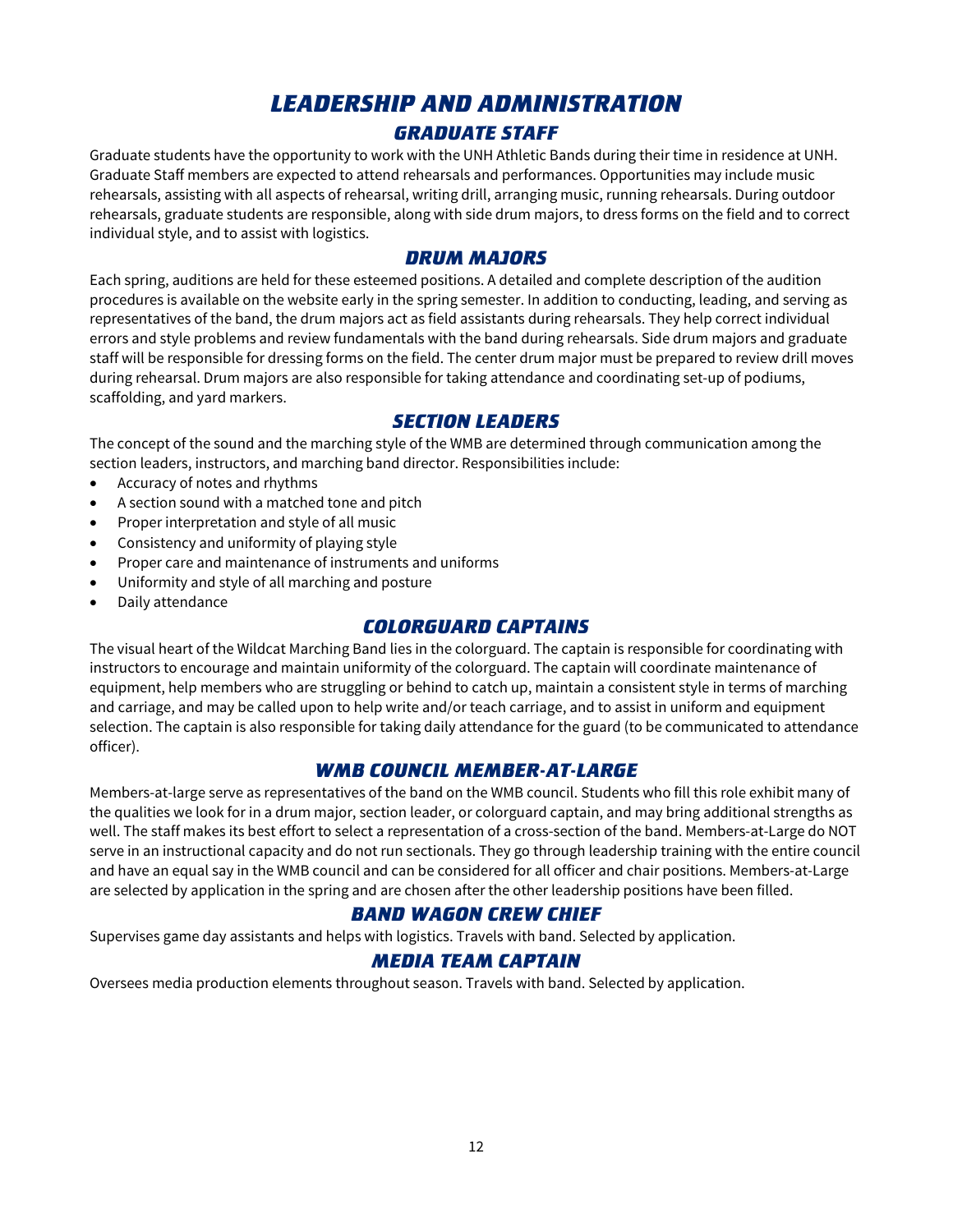# *UNIVERSITY OF NEW HAMPSHIRE SONGS*

#### <span id="page-12-1"></span><span id="page-12-0"></span>*ALMA MATER*

New Hampshire, alma mater, all hail, all hail to thee! Behind thee tow'r the mountains, before thee roars the sea. Thy sons and daughters ever thy praises loud will sing. New Hampshire, alma mater, accept our offering.

We love thee, old New Hampshire, and to the white and blue, where'er our work shall call us, we always will be true. We'll ever guard thy honor, bright shall thy mem'ry be. New Hampshire, alma mater, all hail, all hail to thee!

# <span id="page-12-2"></span>*ON TO VICTORY (FIGHT SONG)*

On to victory, our team will fight and, do or die, old New Hampshire's here, we'll raise our banners high. For alma mater dear, New Hampshire, fight with all your might! On to victory, forever blue and white!

## <span id="page-12-3"></span>*NEW HAMPSHIRE HYMN (ORIGINAL FIGHT SONG)*

Fair stands she, all glorious, New Hampshire, strong and free. Hail to thee victorious! New Hampshire, dear to me; When years bring shadows, Dark'ning life's sea, Then, radiant, all glorious, New Hampshire, thou shalt be

# *UNIVERSITY OF NEW HAMPSHIRE HAZING POLICY*

<span id="page-12-4"></span>Hazing is not permitted and is defined by the University of New Hampshire as an act directed toward a student, or any coercion or intimidation of a student to act or to participate in an act, for the purpose of initiation or admission into, affiliation with, or as a condition for continued membership in, a group or organization, when (1) such act is likely or would be perceived by a reasonable person as likely to cause physical or psychological injury to any person; or (2) destroys or removes public or private property.

Any student or organization found responsible for hazing within the jurisdiction of the UNH Code of Conduct is subject to sanctions imposed by a Hearing Officer through the Office of Conduct and Mediation.

New Hampshire State Law. In addition to university policy, NH RSA 631:7 makes it a crime for an individual or organization to participate in "student hazing" or to fail to report incidents of student hazing.

If you are unsure as to whether or not an activity would be considered inappropriate or if you believe you have witnessed or been a victim of hazing, you can contact any of the following offices for assistance. Office of Residential Life at (603) 862-2268, Memorial Union Building at 603.862-4600, Dean of Students or Vice President for Student and Academic Services at (603) 862-2053, ROTC Air Force at (603) 862-1480, Army ROTC at (603) 862-1078, Department of Athletics at (603) 862-4051, Office of Student Organizations & Leadership at (603)862-4764, or Office of Greek Life (603) 862-1002. To anonymously report inappropriate behavior and/or allegations of hazing, please contact the Hazing Hotline at (603) 862-3686.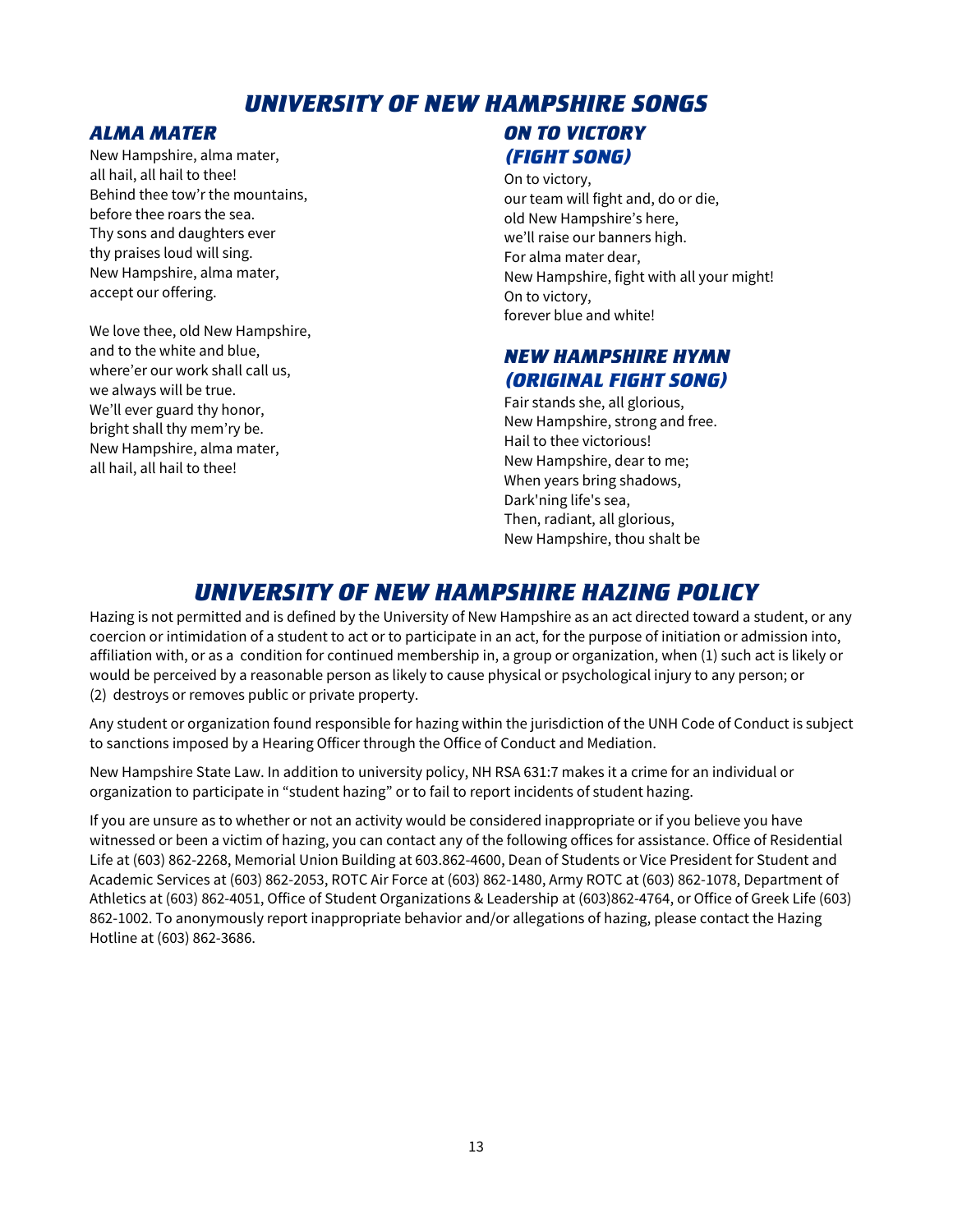|                   |                      | <b>WMB Council</b>                   |                             | <b>Drumline Battery</b>              |                        | Colorguard             |  |
|-------------------|----------------------|--------------------------------------|-----------------------------|--------------------------------------|------------------------|------------------------|--|
|                   |                      | M223/M128                            |                             | M226/M135                            |                        | M220                   |  |
|                   | 10:00 AM<br>11:00 AM | Move in (Dorms)                      |                             | Move in (Dorms)                      |                        | Move in (Dorms)        |  |
|                   | 12:00 PM             | Lunch (on your own)                  |                             |                                      | Lunch (on your own)    | Lunch (on your own)    |  |
|                   | 1:00 PM              |                                      |                             |                                      | Introductions (M226)   | Introductions (M220)   |  |
|                   |                      | Welcome and Intro                    |                             |                                      |                        |                        |  |
|                   | 2:00 PM              | Season Prep                          |                             |                                      |                        |                        |  |
|                   |                      |                                      |                             |                                      |                        |                        |  |
| Sunday, August 18 | 3:00 PM              | <b>Flip Folders</b>                  |                             |                                      | Rehearsal              | Rehearsal              |  |
|                   |                      | Uniform organization<br>Etc.         |                             |                                      |                        |                        |  |
|                   | 4:00 PM              |                                      |                             |                                      |                        |                        |  |
|                   | 5:00 PM              |                                      |                             |                                      |                        |                        |  |
|                   |                      | Dinner                               |                             | Dinner                               |                        | Dinner                 |  |
|                   | 6:00 PM              | (Holloway Commons)                   |                             |                                      | (Holloway Commons)     | (Holloway Commons)     |  |
|                   |                      |                                      |                             | Rehearsal                            |                        |                        |  |
|                   | 7:00 PM              | Season Prep                          |                             |                                      |                        | Rehearsal              |  |
|                   |                      | continued                            |                             |                                      |                        |                        |  |
|                   | 8:00 PM              |                                      |                             |                                      |                        |                        |  |
|                   | 9:00 AM              | *Visual Review<br>warm-up, commands, |                             |                                      |                        |                        |  |
|                   | 10:00 AM             |                                      | procedures, squads, circuit | Rehearsal<br>(Lower Field available) |                        |                        |  |
|                   |                      |                                      |                             |                                      |                        | Rehearsal              |  |
|                   | 11:00 AM             | Season Prep                          | <b>VSL Training</b>         |                                      |                        |                        |  |
|                   |                      |                                      |                             |                                      |                        |                        |  |
|                   | 12:00 PM             | Lunch<br>(Holloway Commons)          |                             | Lunch<br>(Holloway Commons)          |                        | Lunch                  |  |
|                   |                      |                                      |                             |                                      |                        | (Holloway Commons)     |  |
| $\overline{19}$   | 1:00 PM              |                                      |                             |                                      |                        |                        |  |
|                   | 2:00 PM              | Tuesday Prep/                        |                             |                                      | Uniform                |                        |  |
|                   |                      | Uniform                              | <b>VSL Training</b>         | Rehearsal                            |                        |                        |  |
| Monday, August    | 3:00 PM              | fittings                             |                             | Move to M135                         |                        | Rehearsal              |  |
|                   |                      |                                      |                             | after dinner                         | fittings               |                        |  |
|                   | 4:00 PM              | Tuesday Prep/Uniform fittings        |                             |                                      |                        |                        |  |
|                   |                      |                                      |                             |                                      |                        |                        |  |
|                   | 5:00 PM              | Dinner                               |                             |                                      | Dinner                 | Dinner                 |  |
|                   | 6:00 PM              | (Holloway Commons)                   |                             |                                      | (Holloway Commons)     | (Holloway Commons)     |  |
|                   |                      | Music Review and play-through        |                             |                                      |                        |                        |  |
|                   | 7:00 PM              |                                      |                             | Rehearsal/Uniform Fittings           |                        |                        |  |
|                   |                      | Tuesday Prep:                        |                             |                                      |                        | Rehearsal              |  |
|                   | 8:00 PM              | Set up registration                  |                             |                                      |                        |                        |  |
|                   | 9:00 AM              | <b>Registration Prep</b>             |                             |                                      | Rehearsal              | Rehearsal              |  |
| Tues.             |                      |                                      |                             |                                      | (then to registration) | (then to registration) |  |
|                   | 10:00 AM             | <b>Work Registration</b>             |                             |                                      |                        |                        |  |

\* Guard and Drumline WMB Council members attend, otherwise stay with your section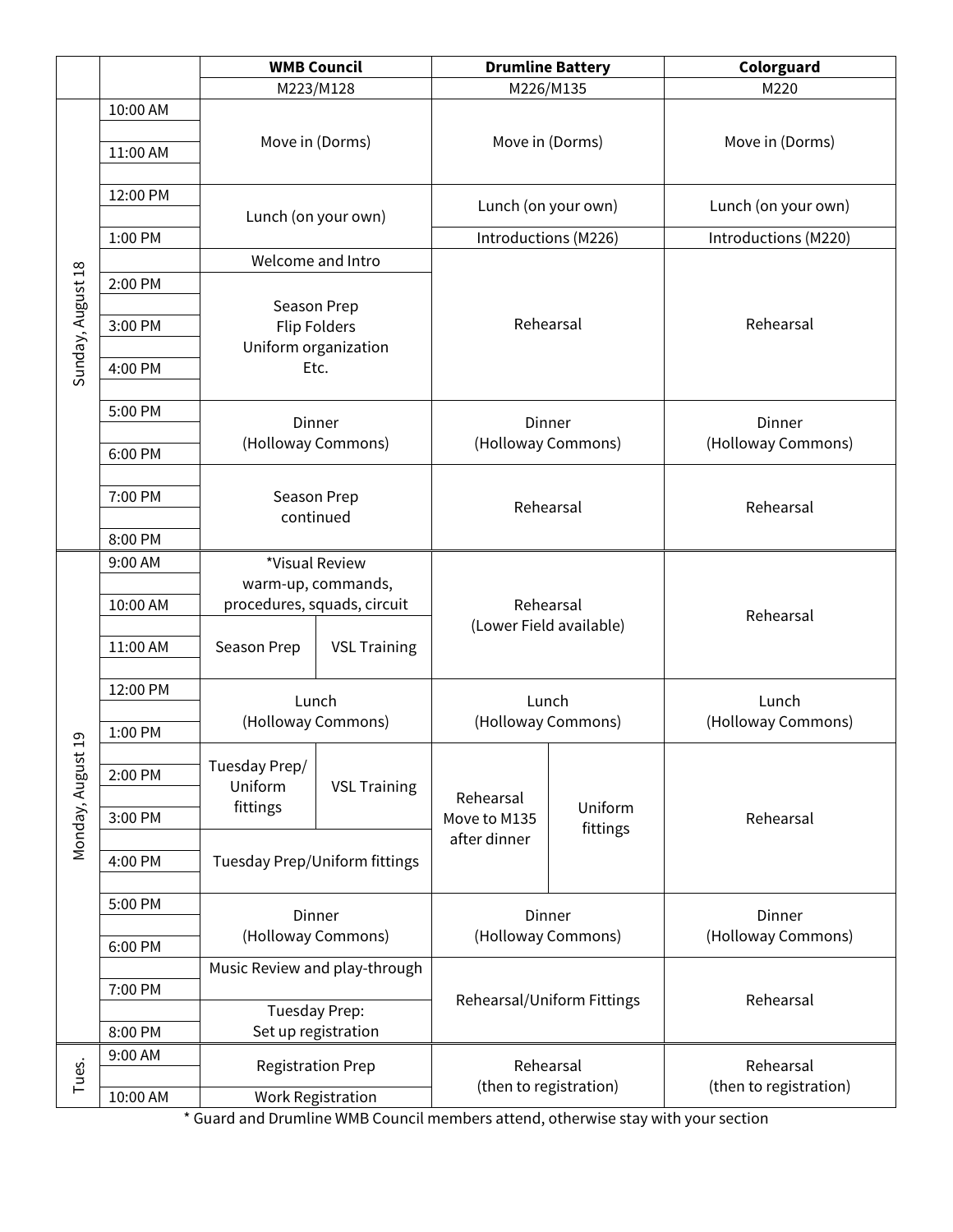# *Band Camp Daily Schedule*

Subject to modification. Breaks will be given as necessary. Make sure you are at the rehearsal location by the START time of each rehearsal segment. Music rehearsals will be split into sectionals as needed.

| <b>Tuesday, August 20</b>   |          |                                           |                                             |
|-----------------------------|----------|-------------------------------------------|---------------------------------------------|
| 8:00 AM                     | 10:00 AM | Dorm Check-in and begin unpacking         | Campus dorms                                |
| 9:00 AM                     | 11:00 AM | Drumline battery rehearsal                | <b>Bratton Recital Hall: PCAC M135</b>      |
|                             |          | Colorguard rehearsal                      | PCAC Courtyard                              |
| 10:00 AM                    | 12:00 PM | <b>Band Camp Registration</b>             | Band Room: PCAC M226                        |
| 12:00 PM                    |          | Lunch                                     | On your own                                 |
| 1:00 PM                     | 2:30 PM  | First full-group meeting                  | PCAC A218 (Art wing lecture hall)           |
|                             |          |                                           | Put instruments etc. in M226 first          |
| 2:30 PM                     | 3:45 PM  | Sectionals - School songs                 |                                             |
|                             |          | Flutes/Piccolo - M128                     | Trombones - M220                            |
|                             |          | Clarinets - M226                          | Baritones - M316                            |
|                             |          | Alto Saxophones - M118                    | Sousaphones - M212                          |
|                             |          | Tenor/Bari Saxophones - M133              | Drumline - Bratton Hall (M135)              |
|                             |          | Mellophones - M119                        | Front Ensemble - M201                       |
|                             |          | Trumpets - M223                           | Colorguard - Rudman Amphitheater            |
| 3:50 PM                     | 4:20 PM  | <b>Full Winds Rehearsal</b>               | Winds - M226; Drumline - M135               |
|                             |          | Drumline/Colorguard Sectionals continue   | Colorguard - TBA                            |
| 4:20 PM                     | 5:00 PM  | Alma Mater Vocal Rehearsal                | Tenor/Bass - M226; Soprano/Alto - M223      |
| 5:00 PM                     |          | Dinner                                    | <b>Holloway Commons</b>                     |
| 6:20 PM                     |          | Veterans (except DMs) meet at field       | Lower Field                                 |
| 6:30 PM                     | 8:30 PM  | Marching Rehearsal - Fundamentals         | Lower Field: Drum majors escort first-years |
| 9:00 PM                     |          | Returning member uniform fitting          | PCAC M128 and M108                          |
| <b>Wednesday, August 21</b> |          |                                           |                                             |
| 9:00 AM                     | 12:00 PM | Marching Rehearsal - Fundamentals/Circuit | Lower Field                                 |
| 12:00 PM                    |          | Lunch                                     | <b>Holloway Commons</b>                     |
| 1:30 PM                     | 4:00 PM  | <b>Music Rehearsal</b>                    | Winds - M226; Drumline - M135               |
|                             |          | Drumline/Colorguard Sectionals            | Front Ensemble - Field                      |
|                             |          | New member uniform fitting                | Colorguard - Rudman Amphitheater            |
| 4:00 PM                     | 4:45 PM  | Time Management Workshop and              | PCAC A218                                   |
|                             |          | Drill chart reading - All members         |                                             |
| 4:45 PM                     |          | Dinner                                    | ON YOUR OWN (Sections)                      |
| 6:45 PM                     | 8:45 PM  | Marching Rehearsal                        | TBA (Stadium if possible)                   |
| 9:00 PM                     |          | <b>Section Olympics</b>                   | Lower Field                                 |
| <b>Thursday, August 22</b>  |          |                                           |                                             |
| 9:00 AM                     | 12:00 PM | Marching Rehearsal                        | Lower Field                                 |
| 12:00 PM                    |          | Lunch                                     | <b>Holloway Commons</b>                     |
| 1:15 PM                     | 1:30 PM  | Optional RA Pep Rally (Winds/DL)          | <b>Hamel Rec Center</b>                     |
| 1:30 PM                     | 4:45 PM  | <b>Music Rehearsal</b>                    | Winds/Percussion - PCAC;                    |
|                             |          | <b>Drumline/Colorguard Sectionals</b>     | Colorguard - TBA                            |
|                             |          | New member uniform fitting                |                                             |
| 4:45 PM                     | 5:00 PM  | <b>HISTORY NIGHT Presentation</b>         | PCAC A218                                   |
| 5:15 PM                     |          | Dinner                                    | <b>Holloway Commons</b>                     |
| 6:30 PM                     | 8:30 PM  | Marching Rehearsal                        | Lower Field                                 |
| 9:00 PM                     | 9:30 PM  | Large Ensemble Audition Clinic            | PCAC M220                                   |
| 9:30 PM                     |          | Scavenger Hunt                            | Starts @ M226                               |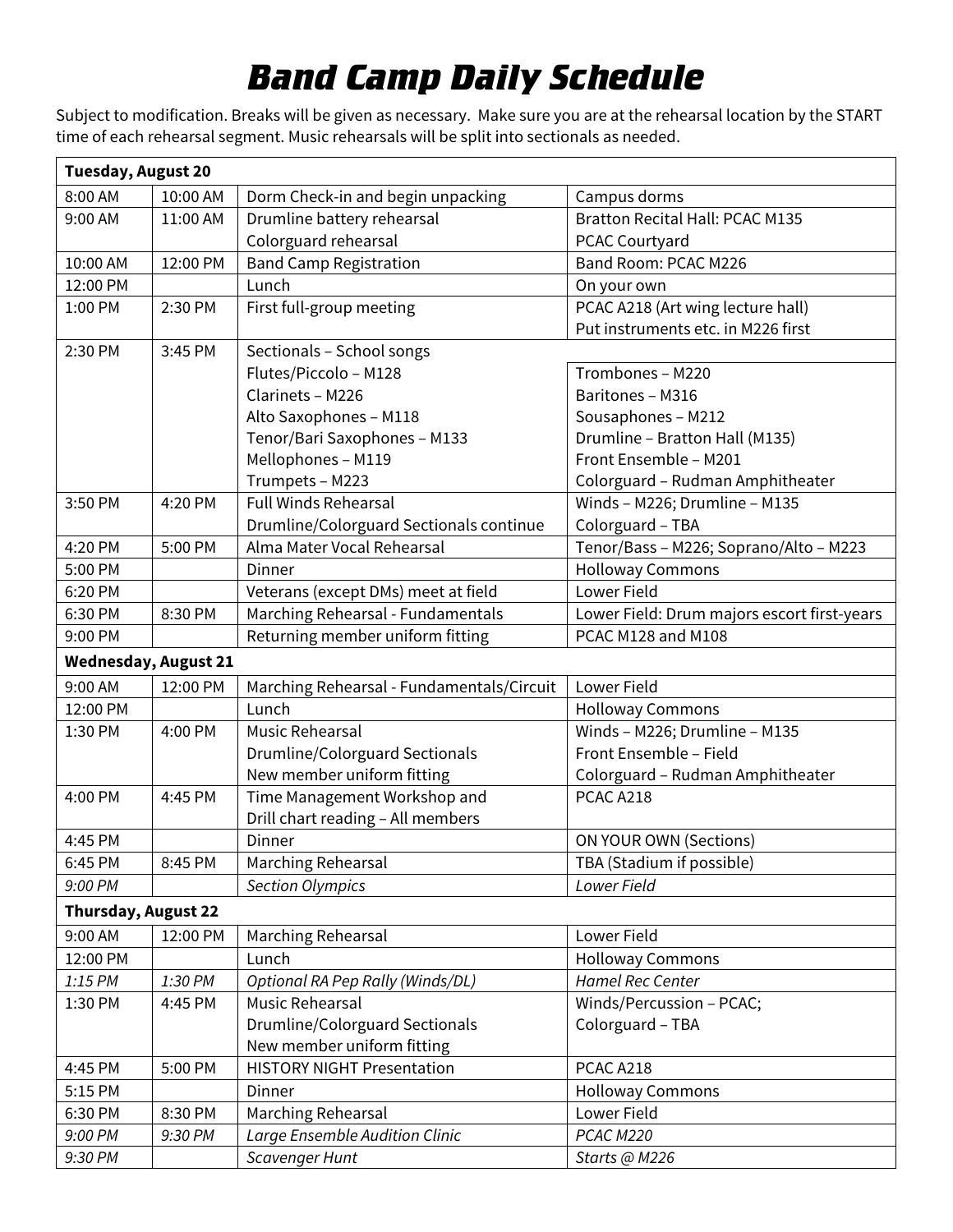| <b>Friday, August 23</b>   |                          |                                                          |                                        |  |  |
|----------------------------|--------------------------|----------------------------------------------------------|----------------------------------------|--|--|
| 9:00 AM                    | 12:00 PM                 | Marching Rehearsal                                       | Lower Field                            |  |  |
| 12:00 PM                   |                          | Lunch (first-years use meal plans)                       | <b>Holloway Commons</b>                |  |  |
| 1:30 PM                    | 5:00 PM                  | Marching Rehearsal                                       | Lower Field                            |  |  |
| 5:00 PM                    |                          | Wildcat Days - Floor meetings and dinner for first-years | Campus dorms                           |  |  |
|                            |                          | Make-up uniform fittings                                 | <b>Band office</b>                     |  |  |
| <b>Saturday, August 24</b> |                          |                                                          |                                        |  |  |
| 12:30 PM                   | 1:15 PM                  | Cat Pack Kick-Off Rehearsal (wear OCPU)                  | Lundholm Gym                           |  |  |
| $1:15$ PM                  | 3:00 PM                  | Marching Rehearsal                                       | <b>Wildcat Stadium</b>                 |  |  |
| 3:00 PM                    | 3:45 PM                  | Class of 2023 Picture (we're the U-N-H outline)          | Wildcat Stadium                        |  |  |
| 3:45 PM                    | 4:00 PM                  | Prep for Performance                                     | Wildcat Stadium/Field House            |  |  |
| 4:00 PM                    | 5:30 PM                  | Cat Pack Kick-off Performance (OCPU)                     | Lundholm Gym/Cat Statue                |  |  |
| 5:30 PM                    |                          | Dinner                                                   | Scott Hall Lawn ("The Fishbowl")       |  |  |
| 7:00 PM                    |                          | No Talent Show                                           | <b>Bratton Recital Hall: PCAC M135</b> |  |  |
| 7:00 PM                    | 9:30 PM                  | <b>UNH Juke Box</b>                                      | MUB                                    |  |  |
|                            | <b>Sunday, August 25</b> |                                                          |                                        |  |  |
| 9:00 AM                    | 12:00 PM                 | Marching Rehearsal                                       | Lower Field                            |  |  |

Evening activities are not required, but most band members choose to attend – they're fun, and a great way to get to know your section and the band better!

The dining halls will be closed for dinner on Saturday, but there will be a campus barbecue after our performance (free for all). If a meal isn't listed, it isn't covered. Dinner on Wednesday is a section dinner on your own. Have fun with it!

The schedule has been designed to allow first-year students to attend the required meetings and activities for Wildcat Days. The only exception is the WildACTS program. If your dorm is scheduled to attend the performance during one of our rehearsals, we have approval from the Office of First-Year Programs for you to attend one of the non-conflicting performances instead. See the full Wildcat Days schedule to find one that works for you. Some are also on Monday night this year. You should come to rehearsal.

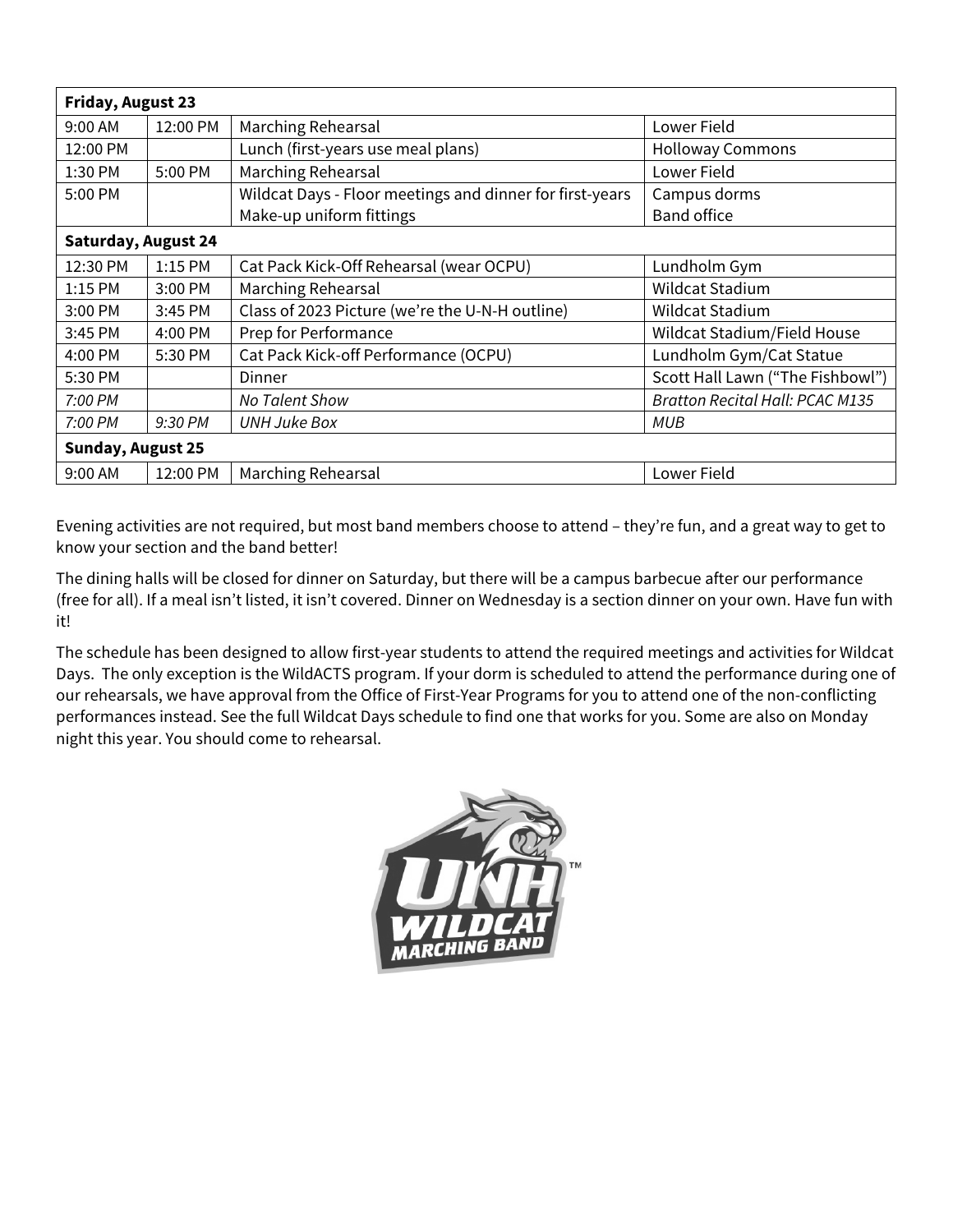

# *2019–2020 Centennial Season Calendar*

| <b>Date</b>         | <b>Call</b> | <b>Start</b> | <b>End</b>                | <b>Event</b>                                           | <b>Location</b>                        |              |
|---------------------|-------------|--------------|---------------------------|--------------------------------------------------------|----------------------------------------|--------------|
| Sun. July 7         |             | 12:00 PM     | 8:00 PM                   | Colorguard Spin Day #1                                 | New Hampshire Hall                     |              |
| Mon. July 29        |             | 12:00 PM     | 8:00 PM                   | Colorguard Spin Day #2                                 | New Hampshire Hall                     |              |
| Sat. August 3       |             | 12:00 PM     | 4:30 PM                   | <b>Drumline Auditions</b>                              | PCAC M226                              |              |
| <b>August 18-20</b> |             | 10:00 AM     |                           | Band Camp Pre-Camp (WMB Council, Drumline, Colorguard) | <b>UNH Campus</b>                      | R            |
| <b>August 20-25</b> |             | 8:00 AM      |                           | <b>Band Camp (Everyone)</b>                            | <b>UNH Campus</b>                      | ${\sf R}$    |
| Mon. August 26      | 6:00 PM     | 6:00 PM      | 8:00 PM                   | First WMB regular rehearsal                            | Lower Field                            | R            |
| Tue. September 10   | 5:55 PM     | 6:15 PM      | 6:30 PM                   | University Day Picnic Performance                      | Thompson Hall Lawn                     | ${\sf R}$    |
| Sat. September 14   | 8:15 AM     | 9:00 AM      | 10:15 AM                  | Fall University Open House                             | Whittemore Center                      | ${\sf R}$    |
| Sat. September 21   | 2:00 PM     | 6:00 PM      | 9:30 PM                   | Football vs. Rhode Island (Band Day/Wildcat for a Day) | <b>Wildcat Stadium</b>                 | ${\sf R}$    |
| Sat. September 28   | 2:00 PM     | 6:00 PM      | 9:30 PM                   | Football vs. Duquesne (Family Weekend)                 | Wildcat Stadium                        | R            |
| Fri. October 4      | 4:25 PM     | 5:00 PM      | 5:30 PM                   | <b>Blue and White Parade</b>                           | <b>Campus Crossing</b>                 | R            |
| Sat. October 5      | 11:00 AM    | 3:30 PM      | 7:00 PM                   | Football vs. Elon (Homecoming)                         | Wildcat Stadium                        | ${\sf R}$    |
| Sat. October 5      |             | 7:00 PM      | 10:00 PM                  | <b>WMB Centennial Celebration</b>                      | <b>Bratton Recital Hall</b>            | $\circ$      |
| Sat. October 19     | 5:30 PM     | 6:00 PM      | 10:00 PM                  | Dover Band Show                                        | Dover High School                      | $\mathsf{R}$ |
| Sat. October 26     | <b>TBA</b>  | 3:00 PM      | 8:00 PM                   | <b>NESBA Band Show</b>                                 | Reading (MA) High School               | ${\sf R}$    |
| Sun. October 27     | 10:00 AM    | 1:00 PM      | 5:00 PM                   | Woburn Halloween Parade                                | Woburn, MA                             | R            |
| Fri. November 1     | <b>ASAP</b> | 7:00 PM      | 9:15 PM                   | WMB on ICE (Men's Hockey)                              | Whittemore Center Arena                | $\mathsf T$  |
| Sat. November 2     | 9:00 AM     | 1:00 PM      | 4:30 PM                   | Football vs. Villanova                                 | Wildcat Stadium                        | ${\sf R}$    |
| Wed. November 13    | 6:00 PM     | 6:00 PM      | 9:00 PM                   | Band Extravaganza Rehearsal and Recording Session      | PCAC Johnson Theater                   | R            |
| Fri. November 15    | 9:00 AM     | 9:00 AM      | 10:00 AM                  | Band Extravaganza Show #1                              | PCAC Johnson Theater                   | ${\sf R}$    |
| Fri. November 15    | 10:30 AM    | 10:30 AM     | 11:30 AM                  | Band Extravaganza Show #2                              | PCAC Johnson Theater                   | R            |
| Fri. November 15    | 12:00 PM    | 12:00 PM     | 1:00 PM                   | Band Extravaganza Show #3                              | <b>PCAC Johnson Theater</b>            | R            |
| Sat. November 23    | 9:00 AM     | 1:00 PM      | 4:30 PM                   | Football vs. Maine (Senior Day)                        | <b>Wildcat Stadium</b>                 | ${\sf R}$    |
| November 27–29      | 6:30 AM     |              | 12:00 AM                  | Philadelphia Thanksgiving Day Parade Performance Trip  | Philadelphia, PA<br>New York, NY       | R            |
| Sat. November 30    | <b>TBA</b>  | <b>TBA</b>   | <b>TBA</b>                | Football Playoffs First Round (tentative)              | Wildcat Stadium                        | $\sf T$      |
| Sat. December 7     | <b>TBA</b>  | <b>TBA</b>   | <b>TBA</b>                | Football Playoffs Second Round (tentative)             | <b>TBA</b>                             | Τ            |
| Sun. December 8     |             | 6:00 PM      | 10:00 PM                  | <b>Band Banquet</b>                                    | <b>Huddleston Hall</b>                 | $\mathsf O$  |
| December 13/14      | <b>TBA</b>  | <b>TBA</b>   | <b>TBA</b>                | Football Playoffs Quarterfinals (tentative)            | <b>TBA</b>                             | T            |
| December 20/21      | <b>TBA</b>  | <b>TBA</b>   | <b>TBA</b>                | Football Playoffs Semifinals (tentative)               | <b>TBA</b>                             | T            |
| January 10-12       | <b>TBA</b>  | <b>TBA</b>   | <b>TBA</b>                | Football Championship                                  | Frisco, TX                             | $\mathsf T$  |
| <b>March 15-19</b>  | <b>TBA</b>  | <b>TBA</b>   | <b>TBA</b>                | Dublin St. Patrick's Day Parade Performance Trip       | Ireland                                | $\circ$      |
| R: Required         |             |              | T: Tentative but required | O: Optional                                            | View Google calendar by clicking here. |              |